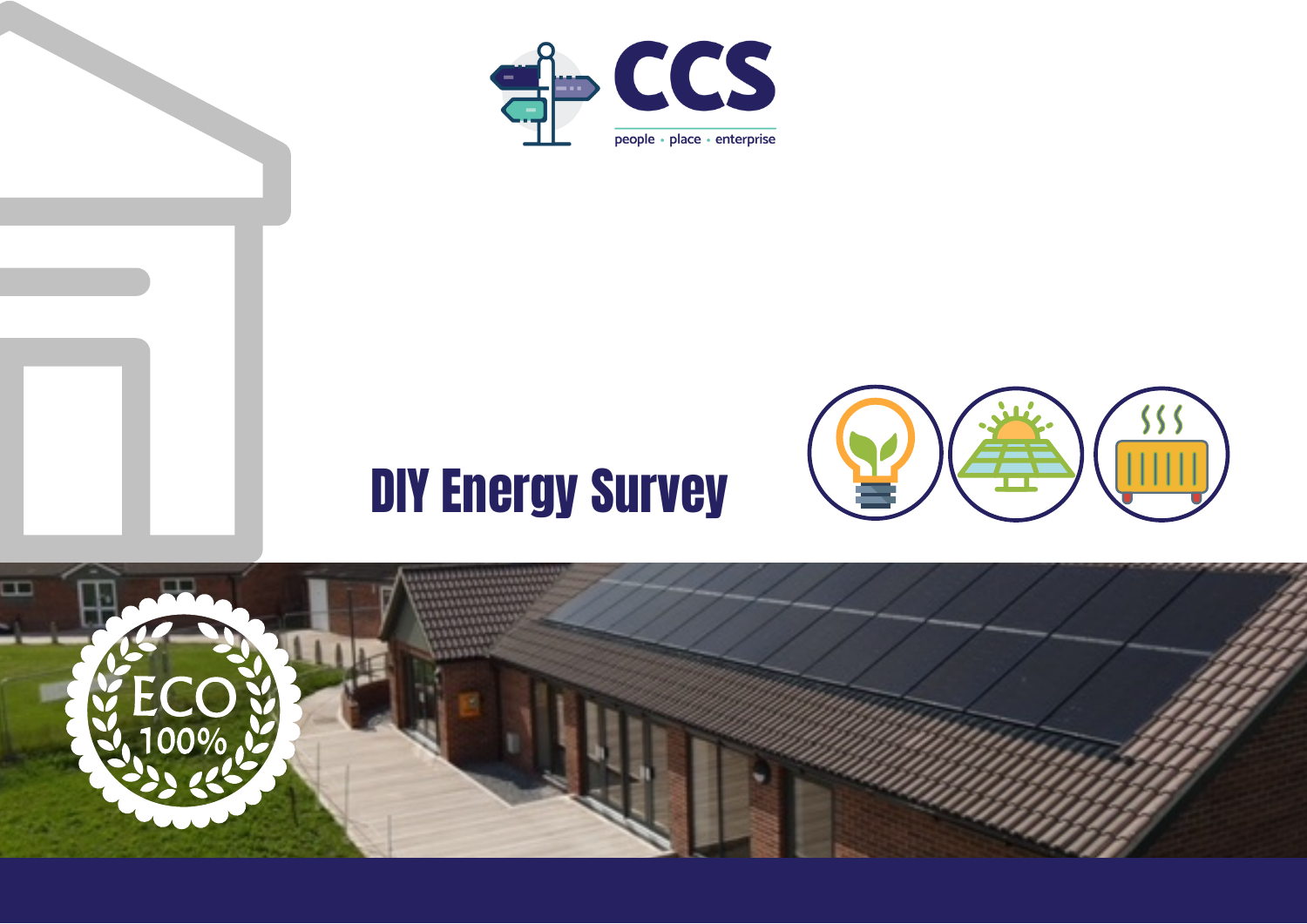

Undertaking a DIY energy survey is a sensible starting point when assessing how to reduce energy use in your community building and to ensure a warm and welcoming environment for your hirers, volunteers and staff. The audit process will help you to identify and prioritise appropriate, cost-effective improvements and can form the basis of a **carbon reduction action plan for the hall.**

#### **Undertaking the audit**

- Undertake a comprehensive walkaround of your building. Make use of all your senses! For example, does one area feel particularly cold, **can you hear a draught or spot gaps around a window frame?**
- Make this a team effort as different people will pick up on different issues. There may also be local people with relevant expertise who **can advise you, such as heating engineers or building contractors.**
- Agree how often to review the audit. Repeat the process at different times of day and seasons and in contrasting weather.
- In addition to the walkaround survey, you should also regularly measure the hall's energy usage, recording the time and date of each reading. This will give you a good understanding of the pattern of energy use and how it can be better managed.

Once you have identified possible actions, prioritise them according to quick wins and/or urgency, followed by mid and long term goals:

- **Step 1. Reduce energy use through behavioral change (eg labelling light switches).**
- **Step 2. Improve energy efficiency through physical improvements (eg insulation).**
- **Step 3. Invest in renewable technologies.**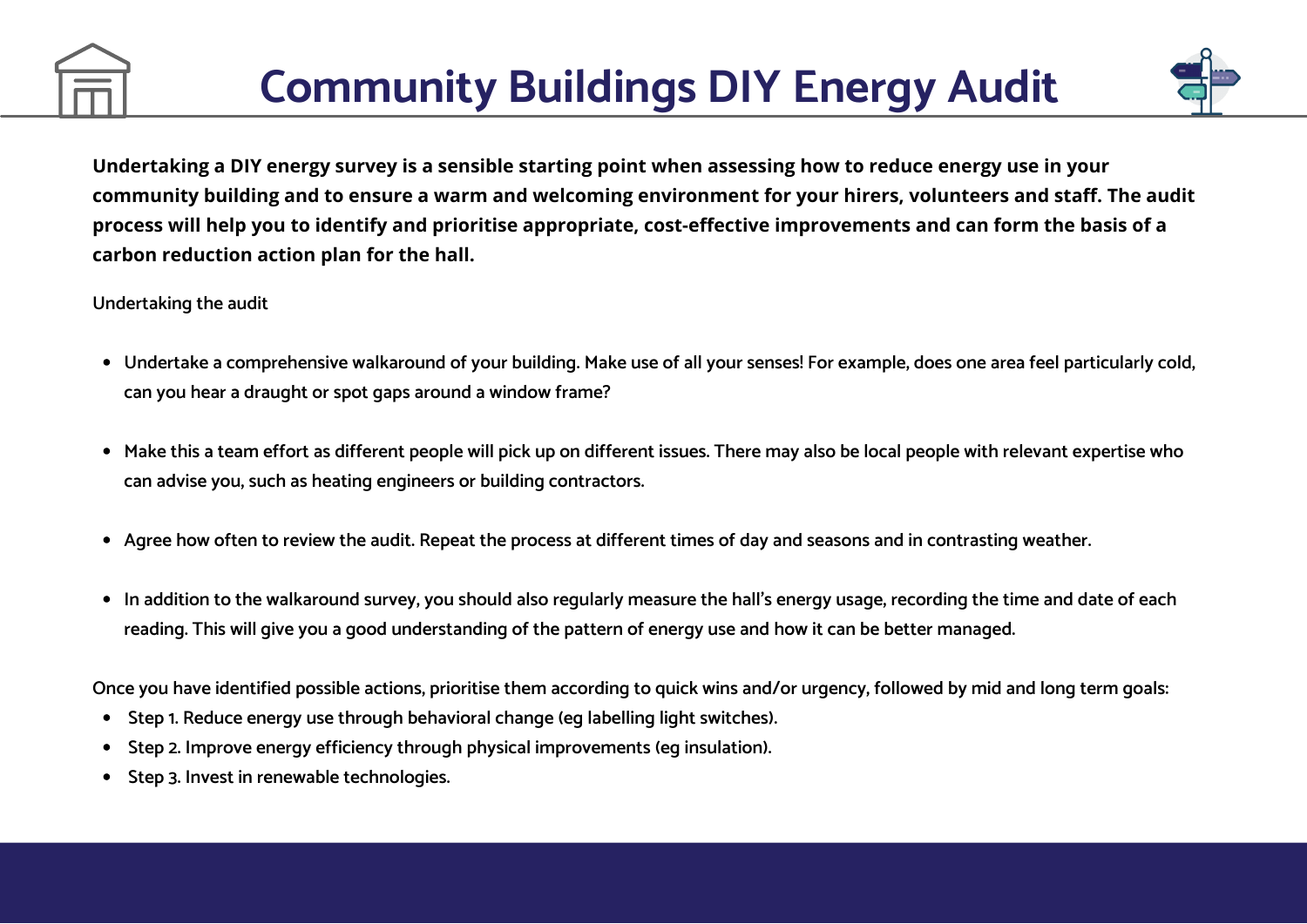

#### **Other factors to consider**

Community buildings are very diverse in age, structure and how they are used. While undertaking the audit, take into account:

- The age and structure of the building (eg construction, ceiling height, type of windows). Is the building listed and will any of the changes require planning permission? Identify any cold bridges (ie structures that run from the inside to outside of the building).
- The building layout. How many rooms are there, are they north or south facing? How often are the different spaces used and by whom? Is the heating system zoned accordingly? Is the foyer warm and welcoming as first impressions are important.



- Who uses the hall and how often? The rate at which humans give off heat can range from 100W when resting to over 1000W when undertaking exercise. This variation helps us to understand why different users need different temperatures. For example, a sedentary group such as a book club will need a higher room temperature than a badminton club.
- How many hours per week is the hall being used? Take a monthly average, or work from a summary of all the bookings for the whole year. How many hours per week is the heating on? Is the usage concentrated into a burst of hirings or is it spread out over the week?
- Who controls the heating? How much freedom do you give hirers to change the temperature and do you place any limits on this? (eg restricted thermostats). Are there clear instructions on how to leave the hall once the session has ended?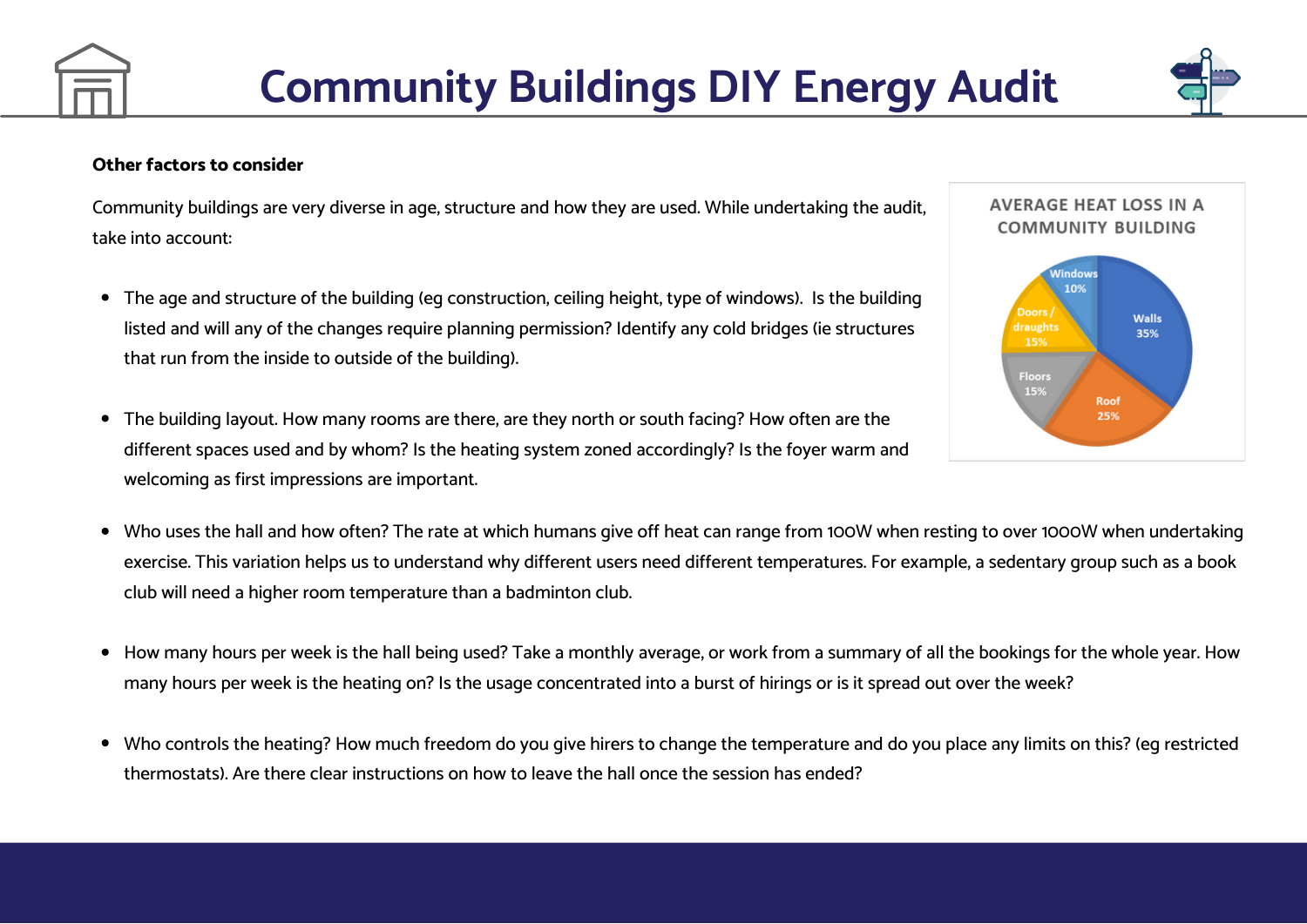



#### **1.Template Energy Audit Checklist**

| Audit date:          |  |
|----------------------|--|
| Audit undertaken by: |  |
| Weather conditions:  |  |

## General

| <b>Check</b>                                          | Yes<br>/ No | <b>Comments / Possible actions</b> |
|-------------------------------------------------------|-------------|------------------------------------|
| How many hours in an average week is the hall in use? |             |                                    |
| Can you hire different rooms at the same time?        |             |                                    |
| If yes, are these controlled as separate zones?       |             |                                    |
| How many hours per week is the heating on?            |             |                                    |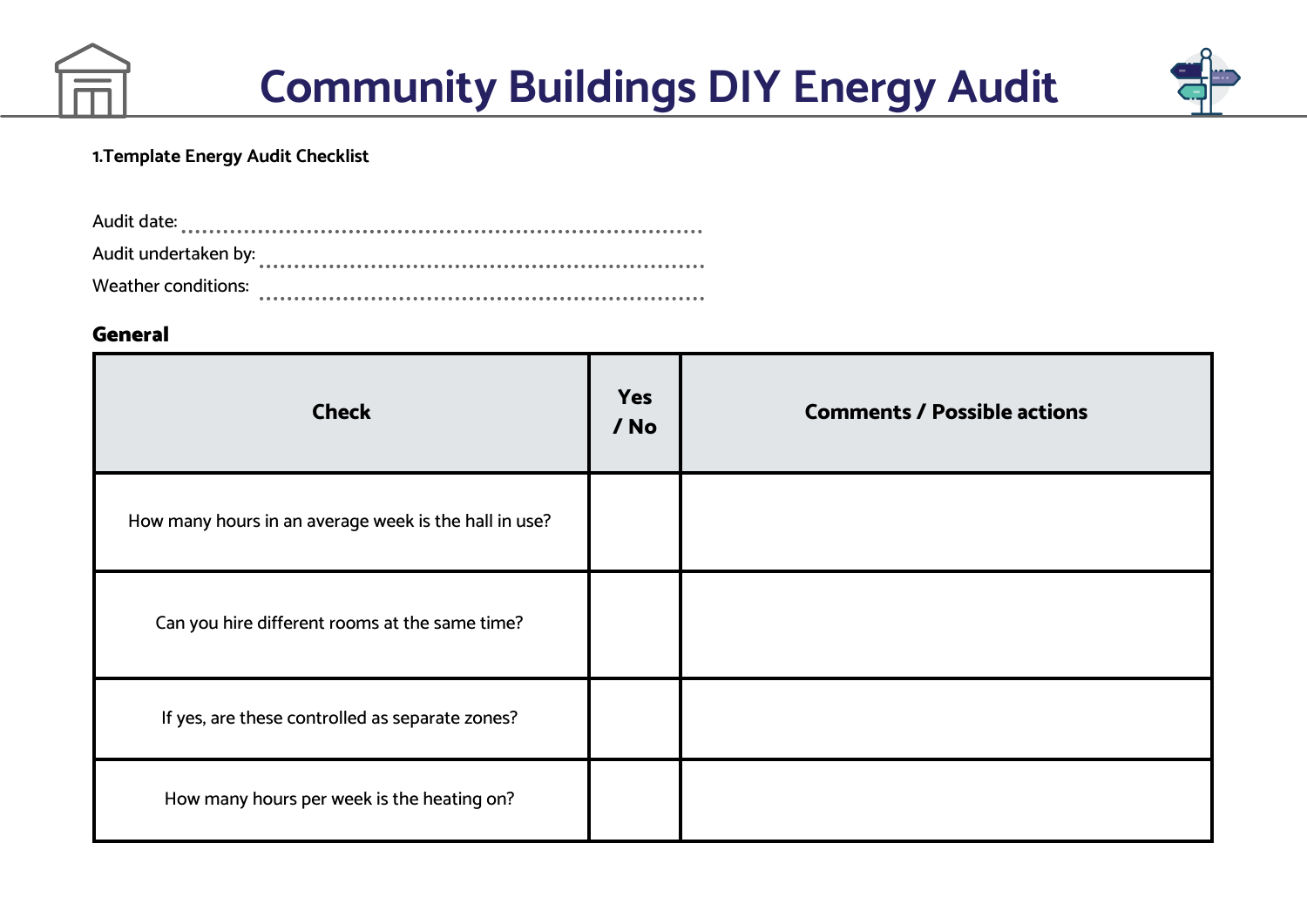



## Insulation and draughtproofing

| <b>Check</b>                                           | Yes / No | <b>Comments / Possible actions</b> |
|--------------------------------------------------------|----------|------------------------------------|
| Does the room temperature feel comfortable?            |          |                                    |
| How does this vary in different areas of the building? |          |                                    |
| Are there any draughts and if so where from?           |          |                                    |
| Are windows single/ secondary or double glazed?        |          |                                    |
| Do external doors shut quickly / automatically?        |          |                                    |
| Do the main doors have a draught lobby?                |          |                                    |
| Does the building have a flat roof or a pitched roof?  |          |                                    |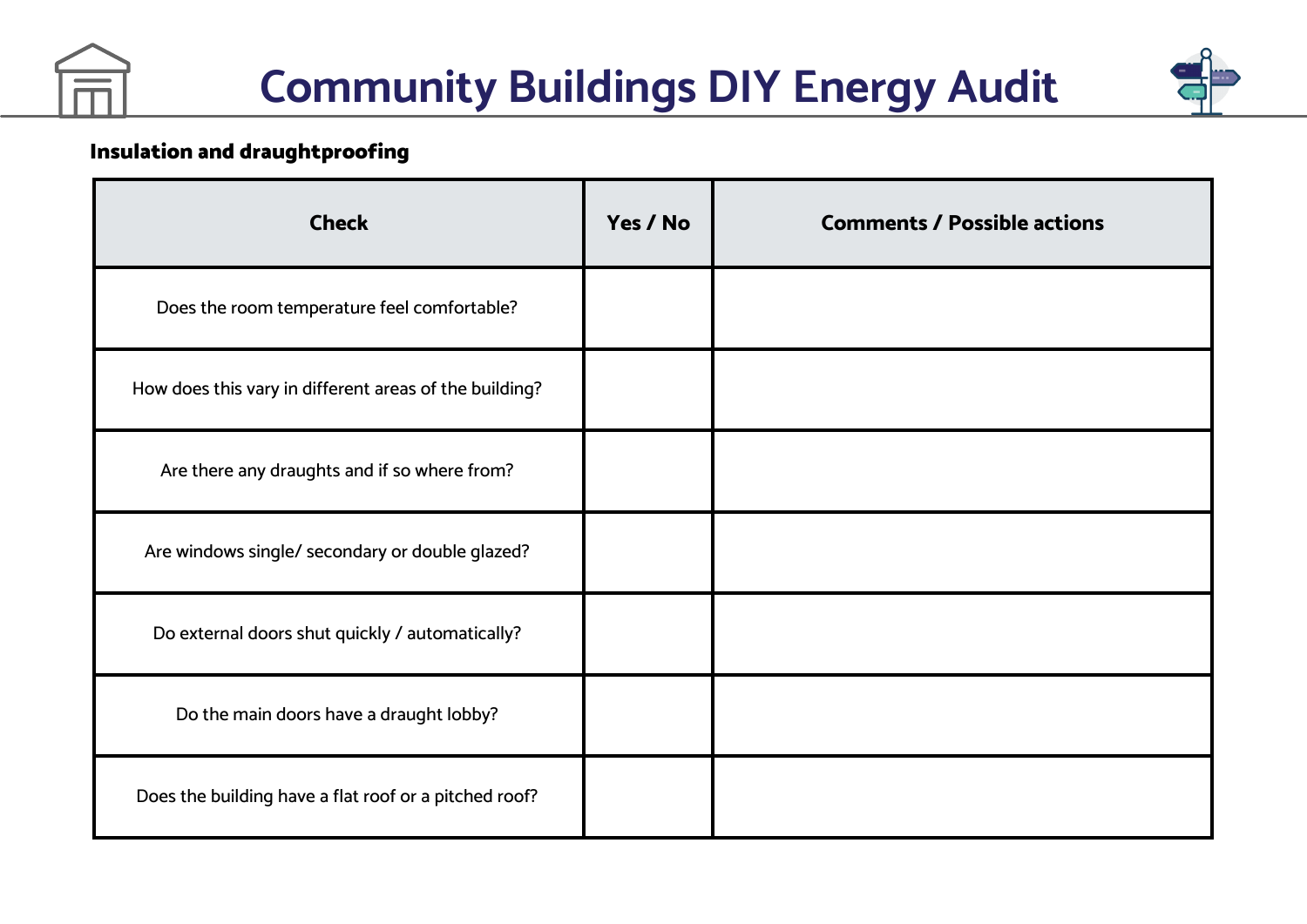



## Insulation and draughtproofing continued...

| <b>Check</b>                                                                                                                          | Yes / No | <b>Comments / Possible actions</b> |
|---------------------------------------------------------------------------------------------------------------------------------------|----------|------------------------------------|
| Is the roof properly insulated? (NB The recommended<br>depth for mineral wool insulation laid on loft floor is<br>27cm)               |          |                                    |
| Does the building have solid walls or cavity walls? (The<br>pattern of the brickwork and width of the wall will give<br>you an idea*) |          |                                    |
| Are the walls sufficiently insulated?                                                                                                 |          |                                    |
| Is the floor solid or suspended timber?                                                                                               |          |                                    |
| Are there draughts from the floor? Is the flooring<br>material in good condition?                                                     |          |                                    |

\*https://www.cse.org.uk/pdf/wpdcc\_how\_to\_recognise\_cavity\_walls.pdf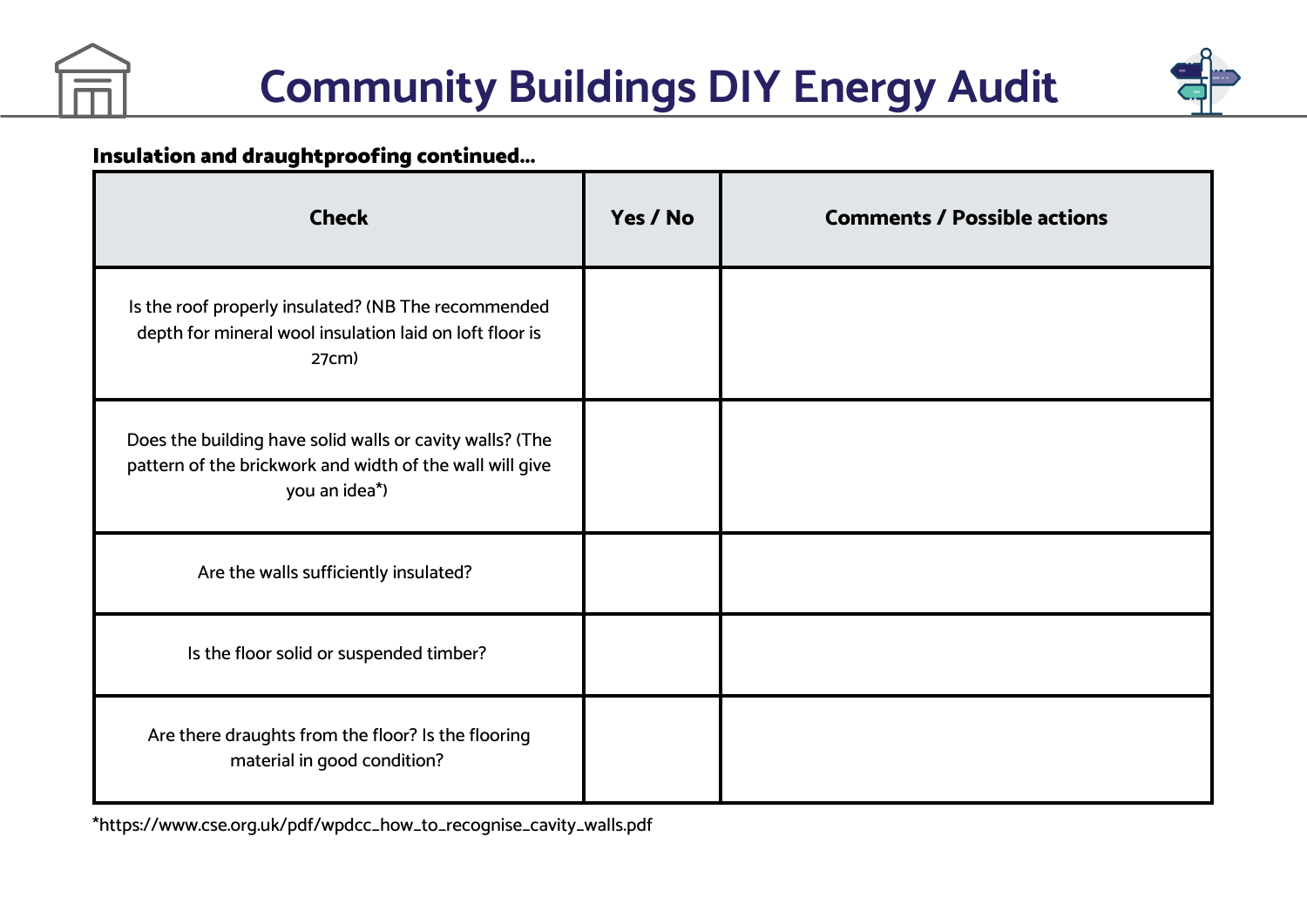



## Space and water heating, water usage

| <b>Check</b>                                                                          | Yes / No | <b>Comments / Possible actions</b> |
|---------------------------------------------------------------------------------------|----------|------------------------------------|
| Does the heating system work well?                                                    |          |                                    |
| Have there been any complaints from building users?                                   |          |                                    |
| Are people in the building dressed appropriately for the<br>time of year?             |          |                                    |
| Are portable heaters being used?                                                      |          |                                    |
| Is the heating on, but windows/doors open?                                            |          |                                    |
| Are there timers for heating and hot water? Are they set<br>to match occupancy times? |          |                                    |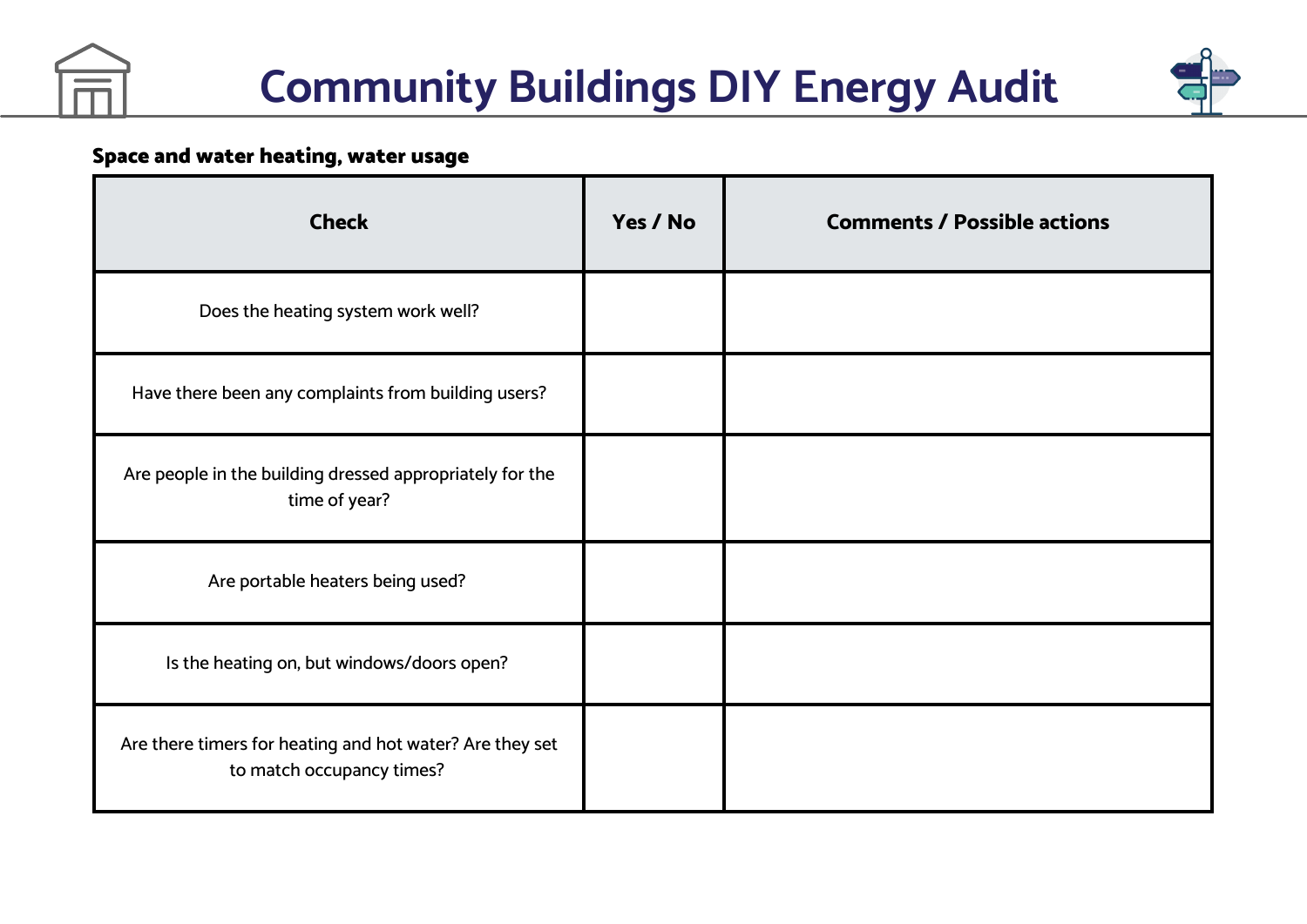



## Space and water heating, water usage continued...

| <b>Check</b>                                                                      | Yes / No | <b>Comments / Possible actions</b> |
|-----------------------------------------------------------------------------------|----------|------------------------------------|
| Are heating thermostats working and set to the right<br>temperature (19-20°C)?    |          |                                    |
| Who has access to the heating controls and does this<br>lead to any problems?     |          |                                    |
| Has your boiler been serviced regularly?                                          |          |                                    |
| Are there any obstructions in front of the radiators or<br>heaters? (eg curtains) |          |                                    |
| Do the radiators have thermostatic radiator valves? Are<br>they used effectively? |          |                                    |
| Are the radiators in one room running at roughly the<br>same temperature?         |          |                                    |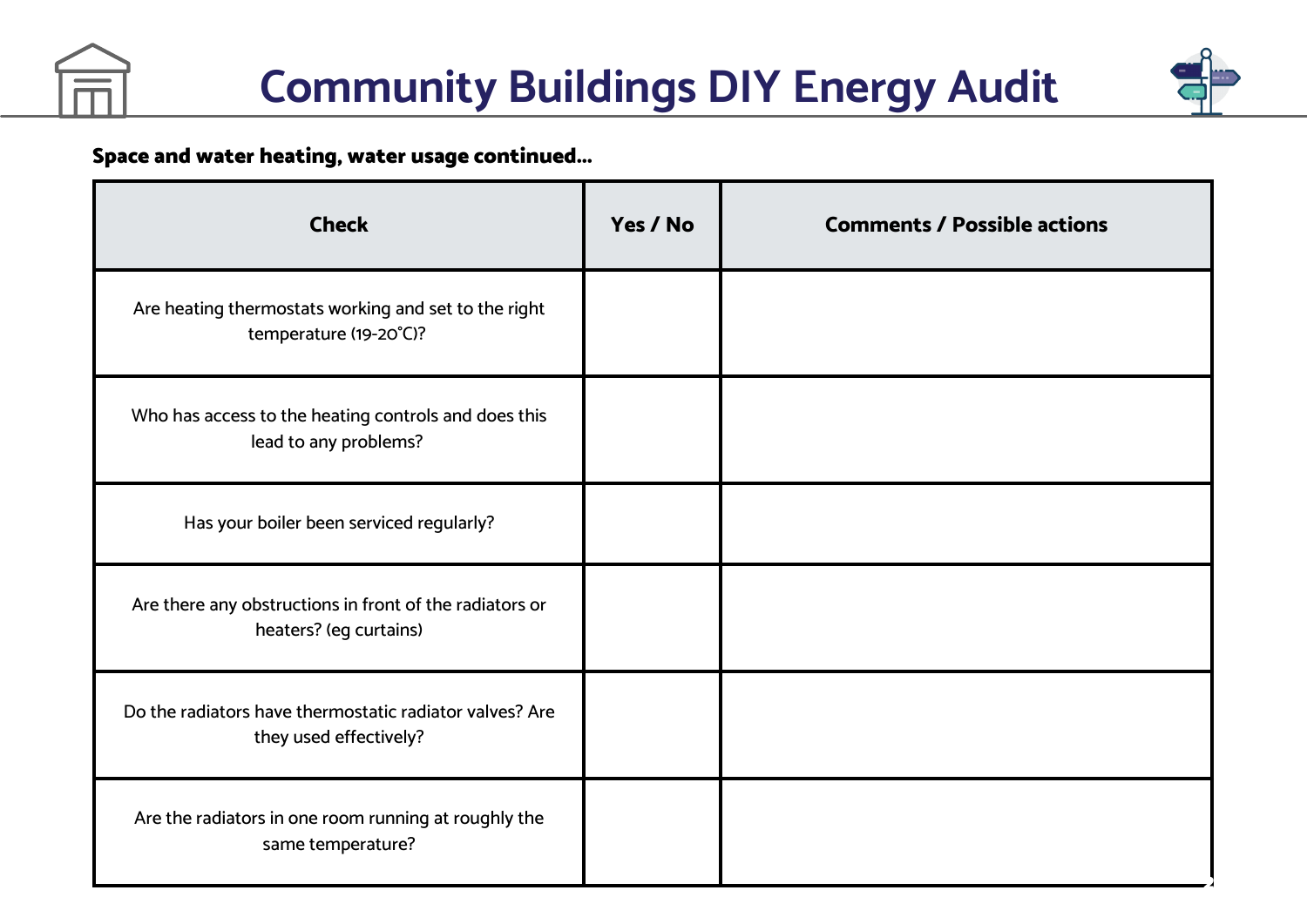



## Space and water heating, water usage continued...

| <b>Check</b>                                                                     | Yes / No | <b>Comments / Possible actions</b> |
|----------------------------------------------------------------------------------|----------|------------------------------------|
| Is heating on in unused spaces (eg cupboards, corridors)?                        |          |                                    |
| Are blinds or curtains closed at the end of the day to cut<br>down on heat loss? |          |                                    |
| Is the hot water tank insulated and are all hot water<br>pipes lagged?           |          |                                    |
| Is water heated at point of use?                                                 |          |                                    |
| Are there any signs of leaks, dripping taps?                                     |          |                                    |
| Are taps left running after use?                                                 |          |                                    |
| Are flushes on toilets and urinals working properly?                             |          |                                    |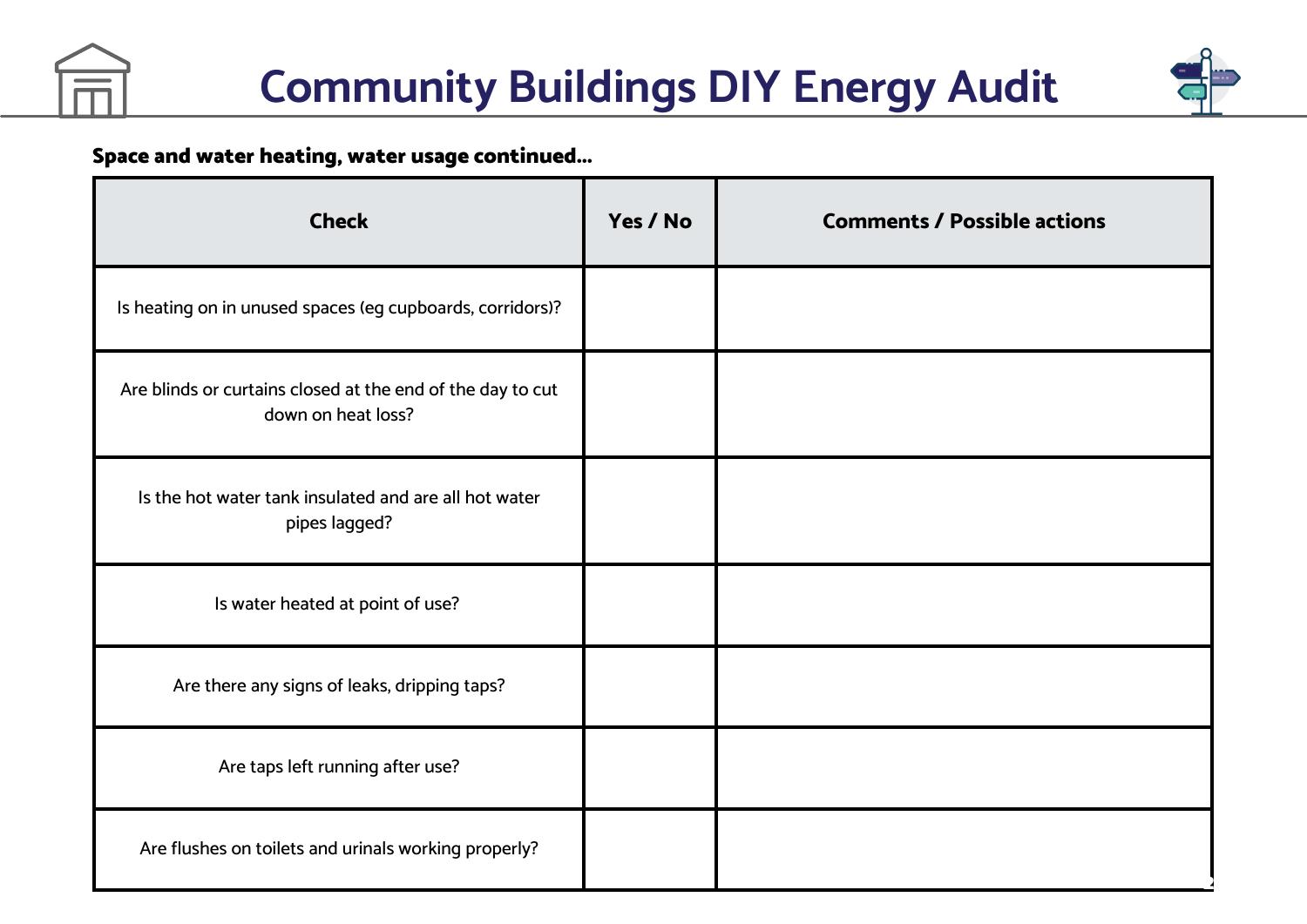



## Space and water heating, water usage continued...

| <b>Check</b>                                                                    | Yes / No | <b>Comments / Possible actions</b> |
|---------------------------------------------------------------------------------|----------|------------------------------------|
| Are there any signs of water constantly running into<br>toilet pans or urinals? |          |                                    |
| If you have urinals how do they flush? (eg mechanical or<br>sensor?)            |          |                                    |

## Lighting

| <b>Check</b>                                                      | Yes / No | <b>Comments / Possible actions</b> |
|-------------------------------------------------------------------|----------|------------------------------------|
| Are low-energy (LED or CFL) light bulbs being used?               |          |                                    |
| Are lights on in empty rooms/unoccupied areas? (if so,<br>where?) |          |                                    |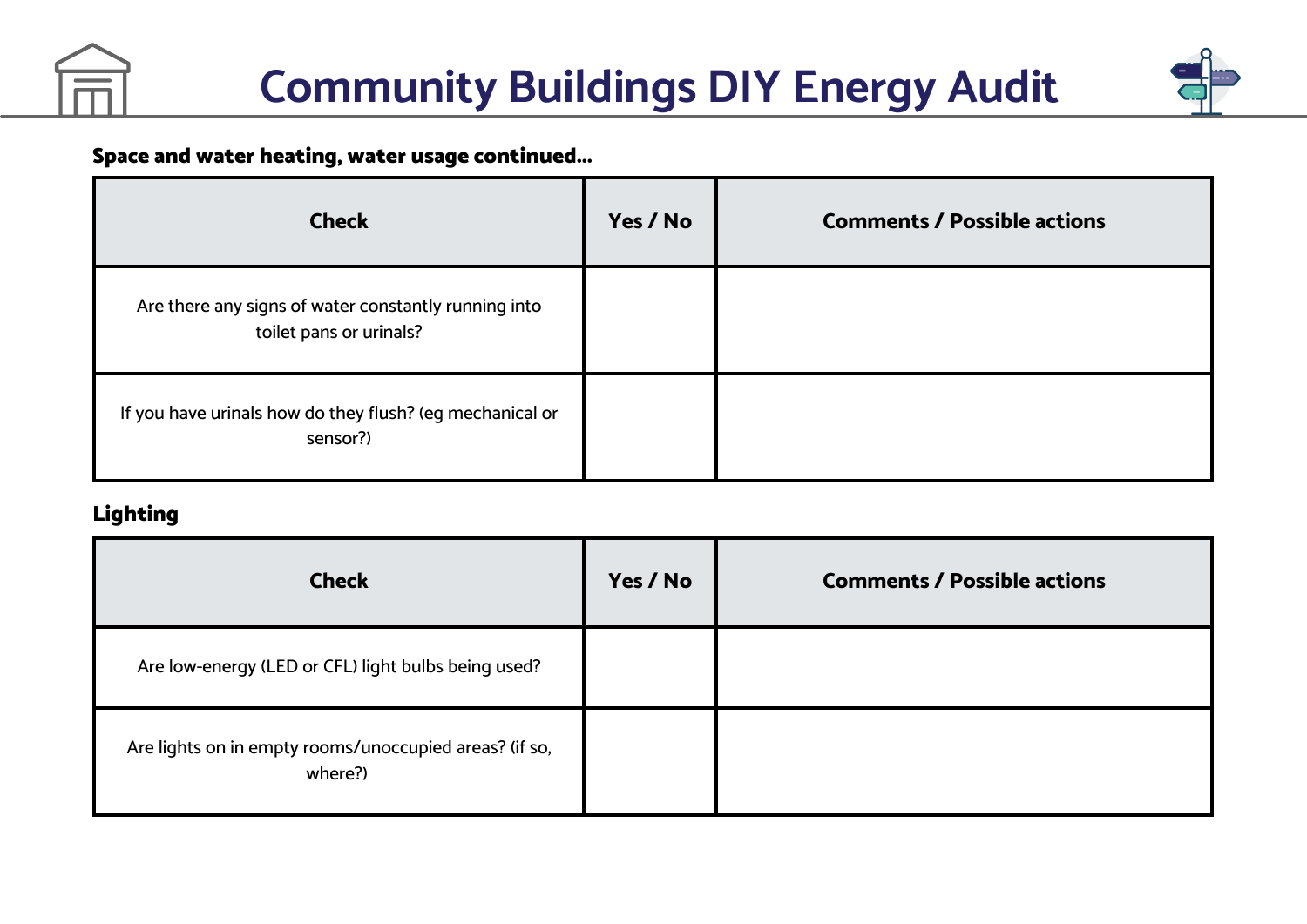



## Lighting continued...

| <b>Check</b>                                                           | Yes / No | <b>Comments / Possible actions</b> |
|------------------------------------------------------------------------|----------|------------------------------------|
| Are there occupancy sensors in intermittently used<br>areas?           |          |                                    |
| Are lights on when daylight is sufficient?                             |          |                                    |
| Are the windows and skylights regularly cleaned?                       |          |                                    |
| Are light fittings clean?                                              |          |                                    |
| Are light switches clearly labelled?                                   |          |                                    |
| Is external lighting switched off during the day or set on<br>a timer? |          |                                    |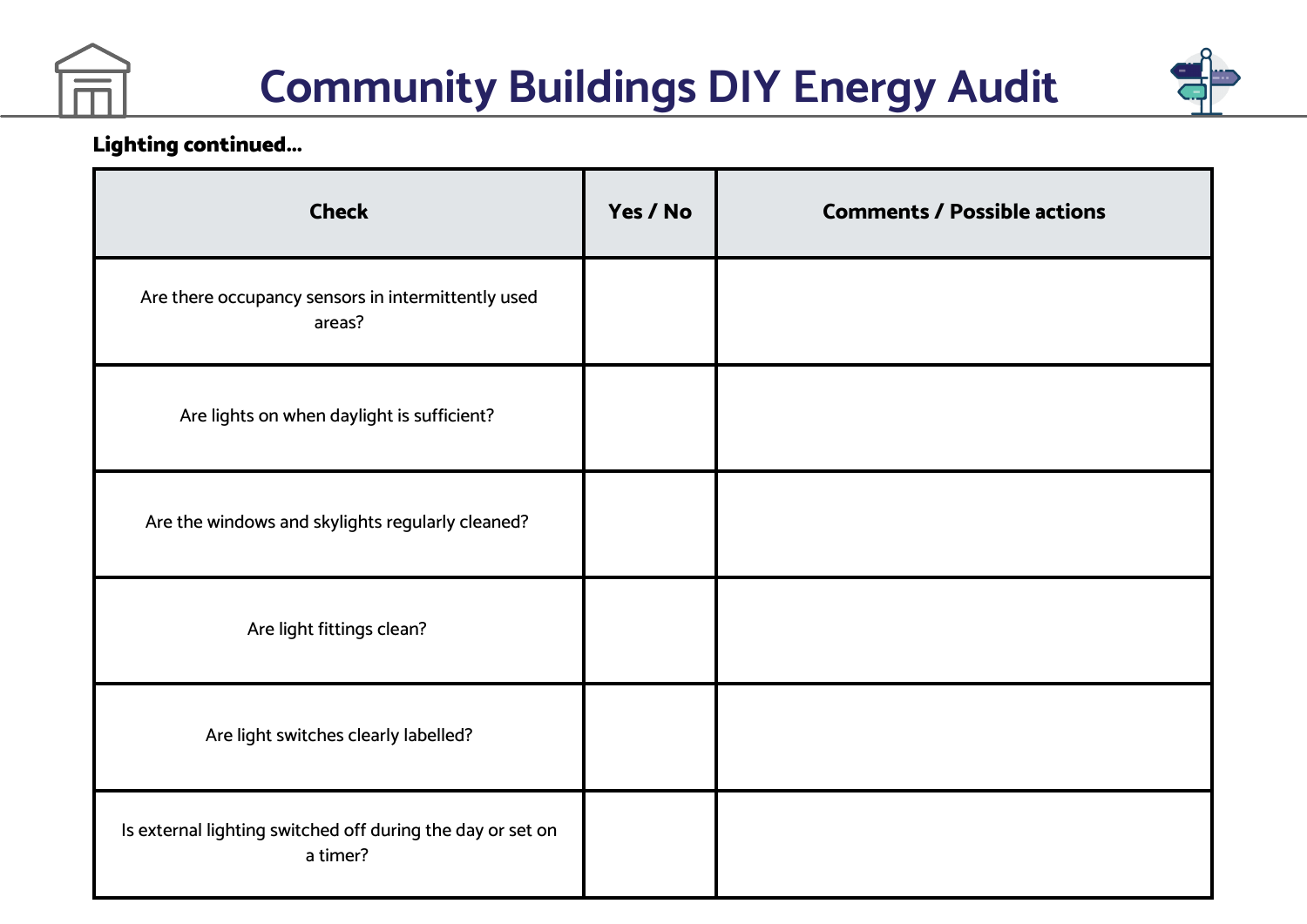



## Lighting continued...

| <b>Check</b>                              | Yes / No | <b>Comments / Possible actions</b> |
|-------------------------------------------|----------|------------------------------------|
| Are lights located in appropriate places? |          |                                    |

## Appliances

| <b>Check</b>                                                            | Yes / No | <b>Comments / Possible actions</b> |
|-------------------------------------------------------------------------|----------|------------------------------------|
| Are there any appliances or chargers which are left on all<br>the time? |          |                                    |
| Are there any appliances or chargers which are left on all<br>the time? |          |                                    |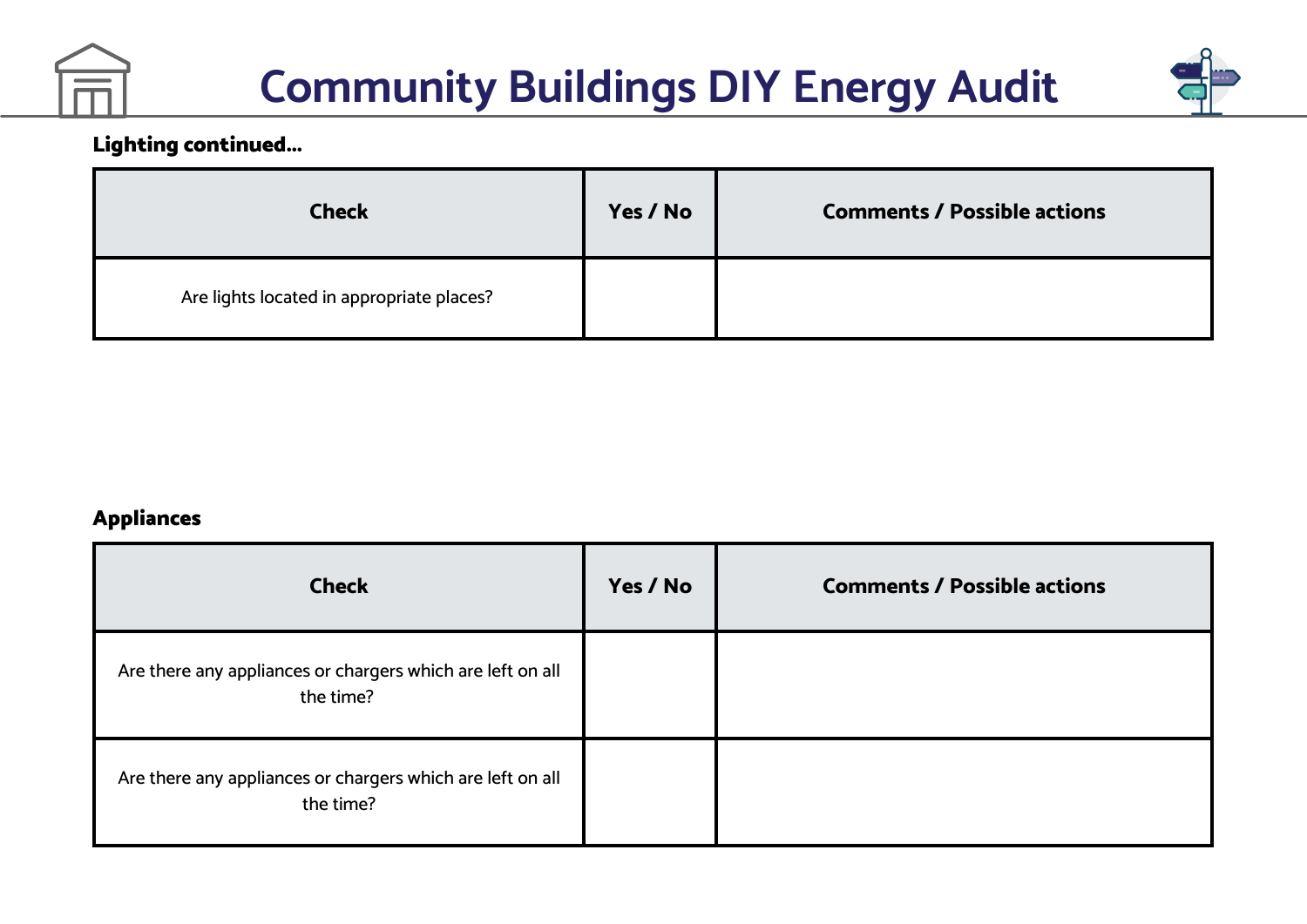



## Appliances continued....

| <b>Check</b>                                                                   | Yes /<br><b>No</b> | <b>Comments / Possible actions</b> |
|--------------------------------------------------------------------------------|--------------------|------------------------------------|
| Are there any appliances or chargers which are<br>left on all the time?        |                    |                                    |
| Are any appliances left on standby?                                            |                    |                                    |
| Is the fridge/freezer defrosted regularly?                                     |                    |                                    |
| Is the fridge/freezer door left open longer than<br>necessary?                 |                    |                                    |
| Is the fridge thermostat working and set to the<br>right temperature (2-4 °C)? |                    |                                    |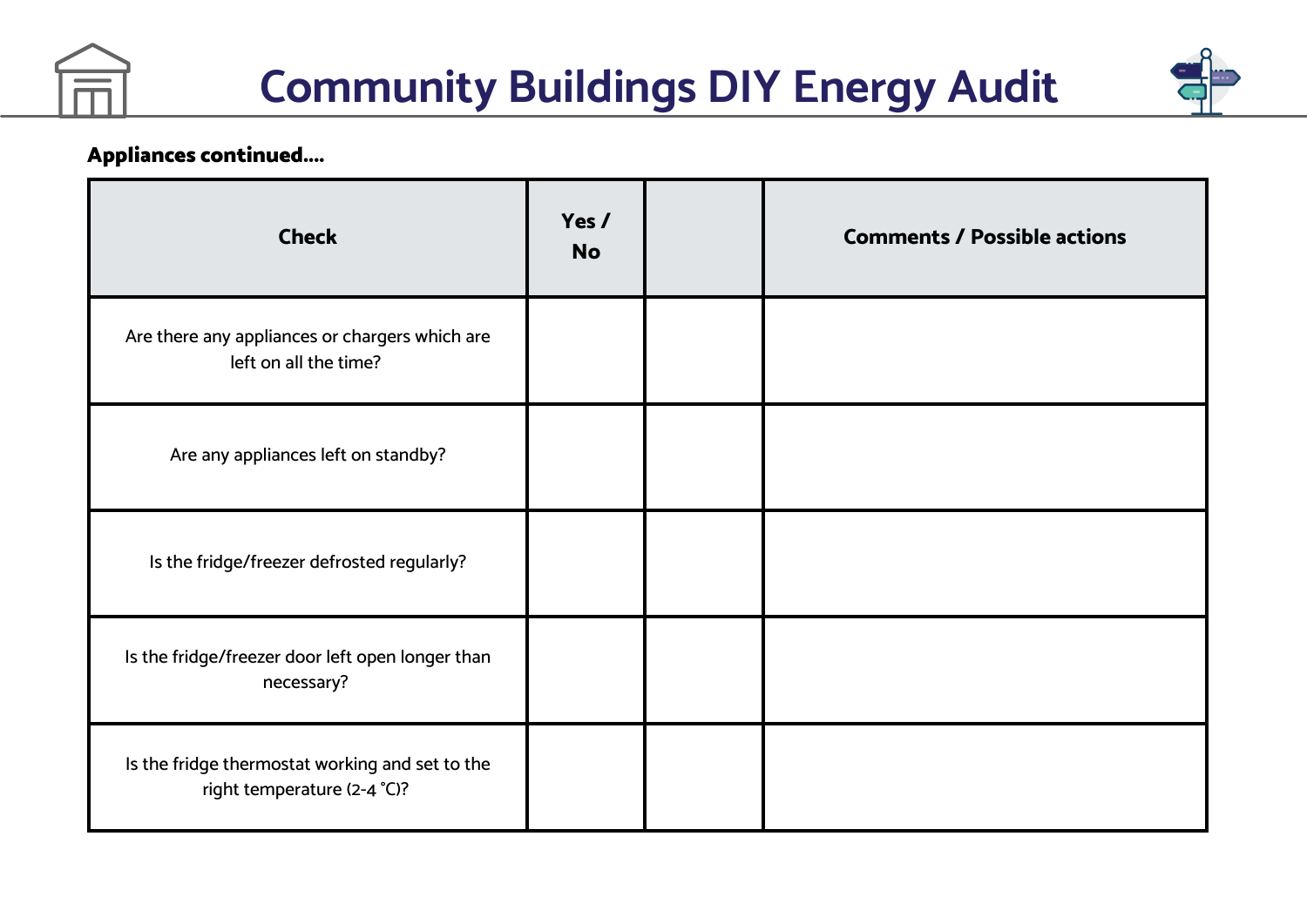



## Appliances continued....

| <b>Check</b>                                                                                                                        | Yes / No | <b>Comments / Possible actions</b> |
|-------------------------------------------------------------------------------------------------------------------------------------|----------|------------------------------------|
| What other electrical appliances (e.g. TV, radio, projector,<br>kettle) are regularly used? Could they be used more<br>efficiently? |          |                                    |
| Do all appliances have high energy efficiency ratings?                                                                              |          |                                    |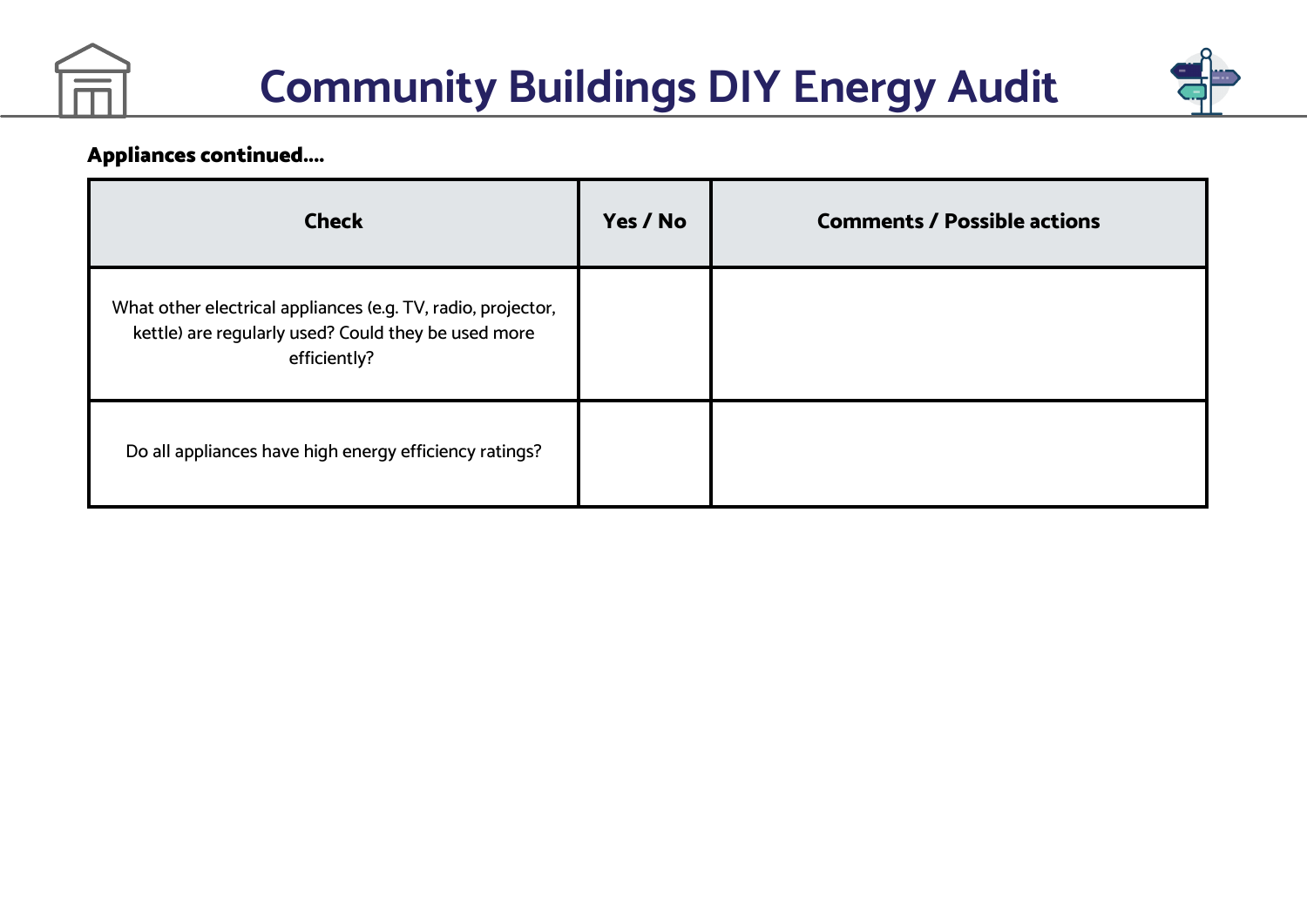

#### **Insulation and draughtproofing**

Energy, in the form of heat, is lost from buildings through the fabric of the building (walls, floors, windows and roof), and through gaps, mainly around doors and windows. You should look over the whole of the building to establish the situation and pinpoint where insulation and/or draught proofing will help to reduce heat loss. It is important to assess this before considering heating, as the energy efficiency of the building fabric will influence choices around a heating system.



#### **Roof insulation**

If your roof has little or no insulation then this is perhaps the first measure you should consider as it can be one of the most cost- effective. Around a quarter of a building's space heating loss can be through an uninsulated roof and the most appropriate form of insulation will depend on the roof construction. Flat roofs can be insulated externally or internally using boards or slabs. Pitched roofs can be insulated using loose-fill or by laying rolls of insulation above ceilings where present or placing slabs between rafters where not. Insulated suspended ceilings are another option. With a timber roof, it is crucial to allow for adequate ventilation and/or vapour barriers for long term protection.

Typical savings: 10-20% of space heating energy



#### **Wall insulation**

Large amounts of heat can also be lost through the external walls of a building. Where cavity walls exist, specialist advice should be sought about filling the cavity with insulating material such as mineral or glass fibre. Solid walls tend to be harder to insulate. Like roofs, they can be insulated either externally or internally, with the latter usually being the cheaper option. This typically involves insulated plasterboard applied to wooden batons fixed to the inside wall. An alternative involves sheets of foam-like material which can be glued to the wall. There's guidance on identifying solid/cavity walls on the EST website (www.est.org.uk).

Typical savings: 10-20% of space heating energy

[1] Centre for Sustainable Energy https://www.cse.org.uk/local-energy/download/an-energy-survey-pro-forma-76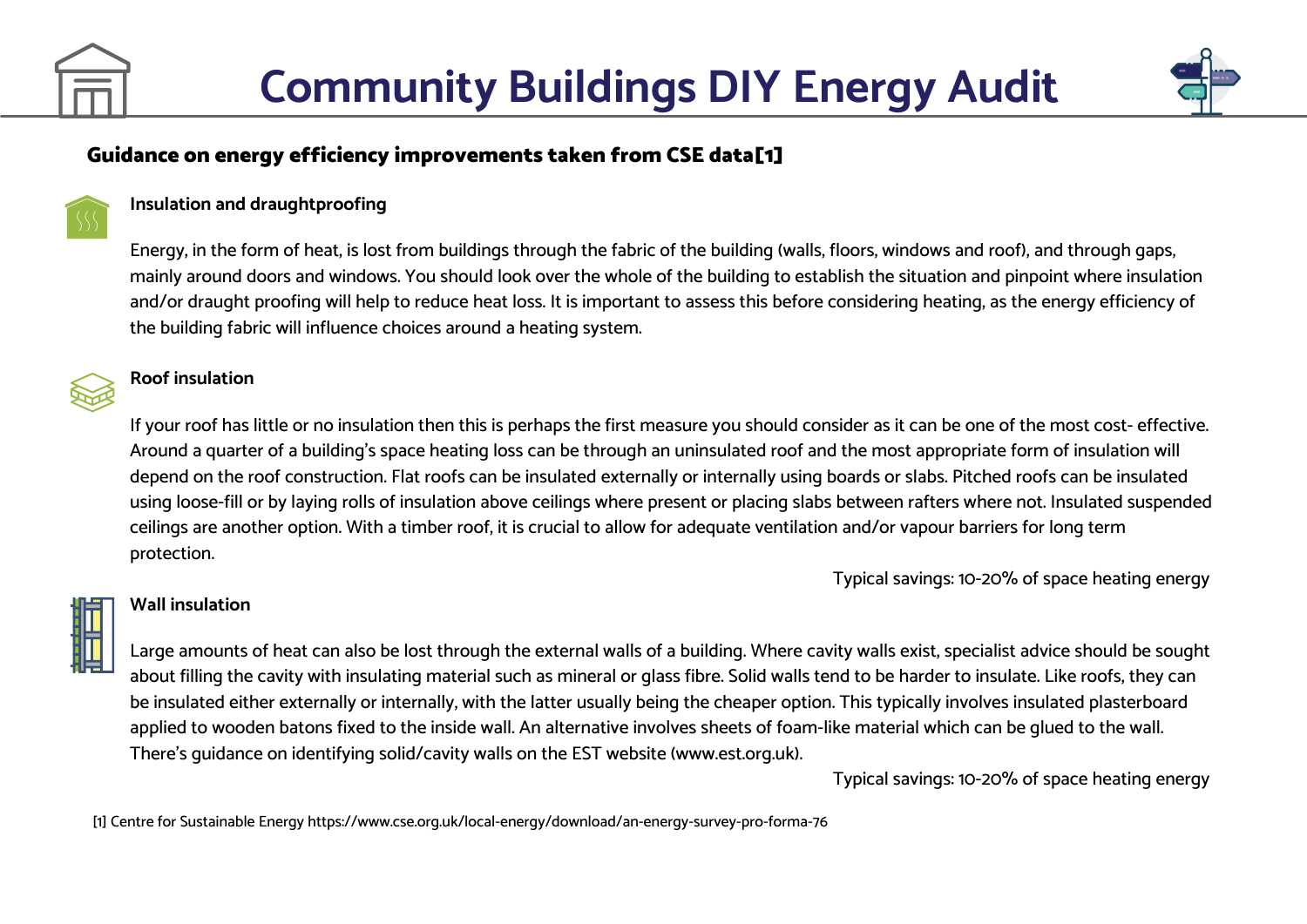

#### **Sealing gaps around windows, doors or floor skirting**

Gaps around the floor, skirting boards, windows and doors can result in cold draughts and significant heat loss so they should be sealed wherever possible, whilst ensuring that adequate ventilation is maintained for spaces that need it.

Typical savings: 10-15% of space heating energy

#### **Double glazing**



Windows are generally areas of considerable heat loss and can cause down draughts of cold air. One way to cut down heat loss (and noise) is to install double glazing, either in the form of hermetically sealed units or by adding 'secondary' glazing such a second pane of glass or clear polycarbonate to create an air gap. Curtains and blinds can significantly reduce heat loss by acting as insulators and excluding draughts, particularly if they are made of heavy fabric and have a thermal lining.

Typical savings: 5-25% of space heating energy



#### **Floor insulation**

Installing floor insulation can be disruptive and is not often undertaken as a retrofit measure unless there are significant additional works required such as floor replacement. However, insulation beneath a suspended timber floor is sometimes possible, and where underfloor heating is present insulation is vital to prevent heat being lost to the ground. A more simple and cost effective approach would be to eliminate draughts coming up through the floor, by sealing cracks and holes; or by laying some form of sheet material or carpeting together with an underlay.

Typical savings: 3-5% of space heating energy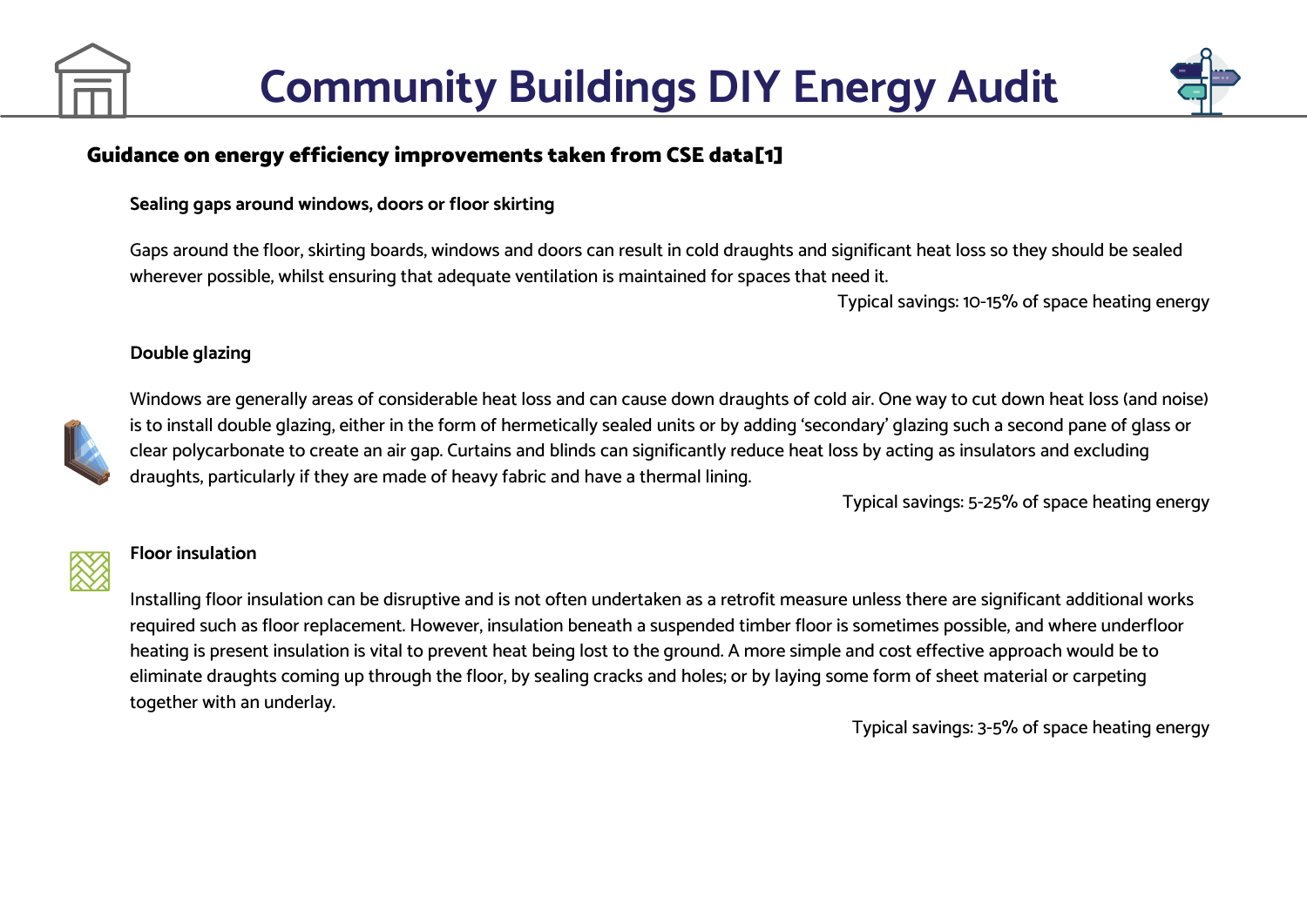



#### **Space and water heating**

There are many different types of heating/cooling systems using different types of fuel. Many of those in community buildings are old, inefficient or not operated property, which results in higher bills, higher carbon emissions and ineffective heating or cooling. Take a look at the system in your building and find out what it comprises and how it is actually used.



#### **New boiler/heating system**

Your building's space and water heating may be provided by a central boiler or by stand-alone heaters, or a combination of both. You should seek advice on whether this arrangement is appropriate. If the heating system is 15 years old or more it is likely to be relatively inefficient, especially in the case of a non- condensing boiler, and you may want to consider a replacement. Your decision will be influenced by your water-heating needs i.e. will the boiler provide hot water for basins or kitchen, or will these use stand-alone 'instantaneous' units. If the main system uses an expensive heating fuel (oil, electricity LPG) you may want to consider switching to mains gas or wood, although this can incur significant capital costs.

Typical savings for a new condensing boiler: 15-20% of (boiler) heating energy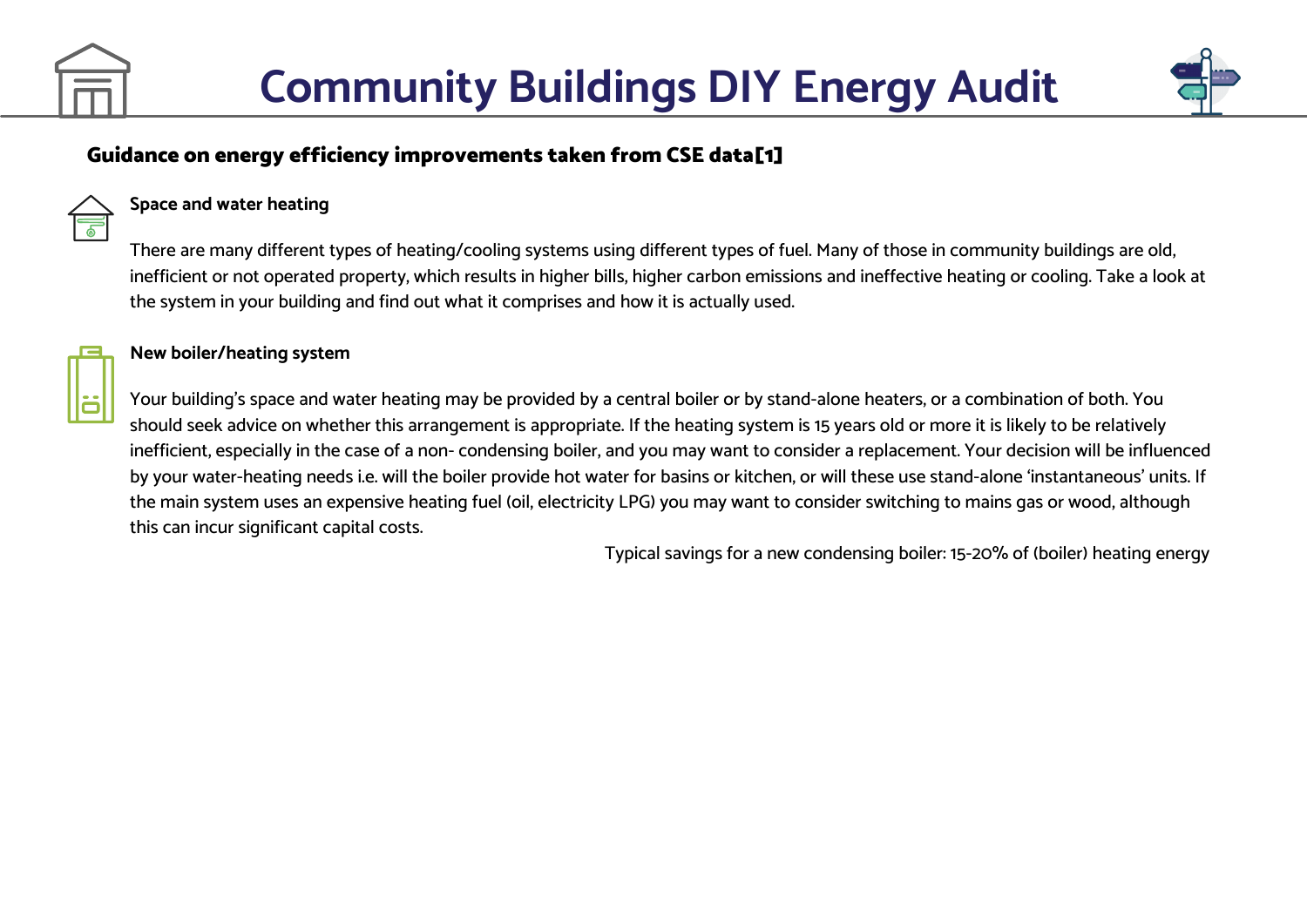

#### **New heating controls**

Community buildings are normally used intermittently, leading to difficulties in allowing suitable warm-up times and timely switch- off. This can mean that the heating is often left on for much longer than needed. Advanced controls such as timers, programmers and zoning (individual control of more than one area) can lead to significant savings and more comfortable temperatures. The heating system and the control system need to be chosen together as different forms of heating lend themselves to different forms of control. It is also important to decide who will be in charge of the heating system, as operating it properly is essential if it is to work effectively. And thermostatic radiator valves (TRVs) and room thermostats should be regularly checked as people may fiddle with them and change their optimum settings.

> Typical measures and savings: Time controls on electric hot water tanks: 20-50% of water heating energy Presence detector controls on electrically heated rooms: 10- 40% of space heating energy TRVs: 5-10% of space heating energy General upgrade of heating controls: 5-25% of total heating energy

#### **Point-of-use water heaters**

The demand for hot water can vary greatly over the week in a community building and it makes little sense to heat a whole tank of water just to use a small amount. Some form of local instantaneous appliance, usually powered by electricity or gas, may therefore be the best option for water heating. This also avoids long pipe runs where a hot tap needs to be run for some time before hot water is obtained. Typical savings: 10-30% of water heating energy (where replacing centralised supply)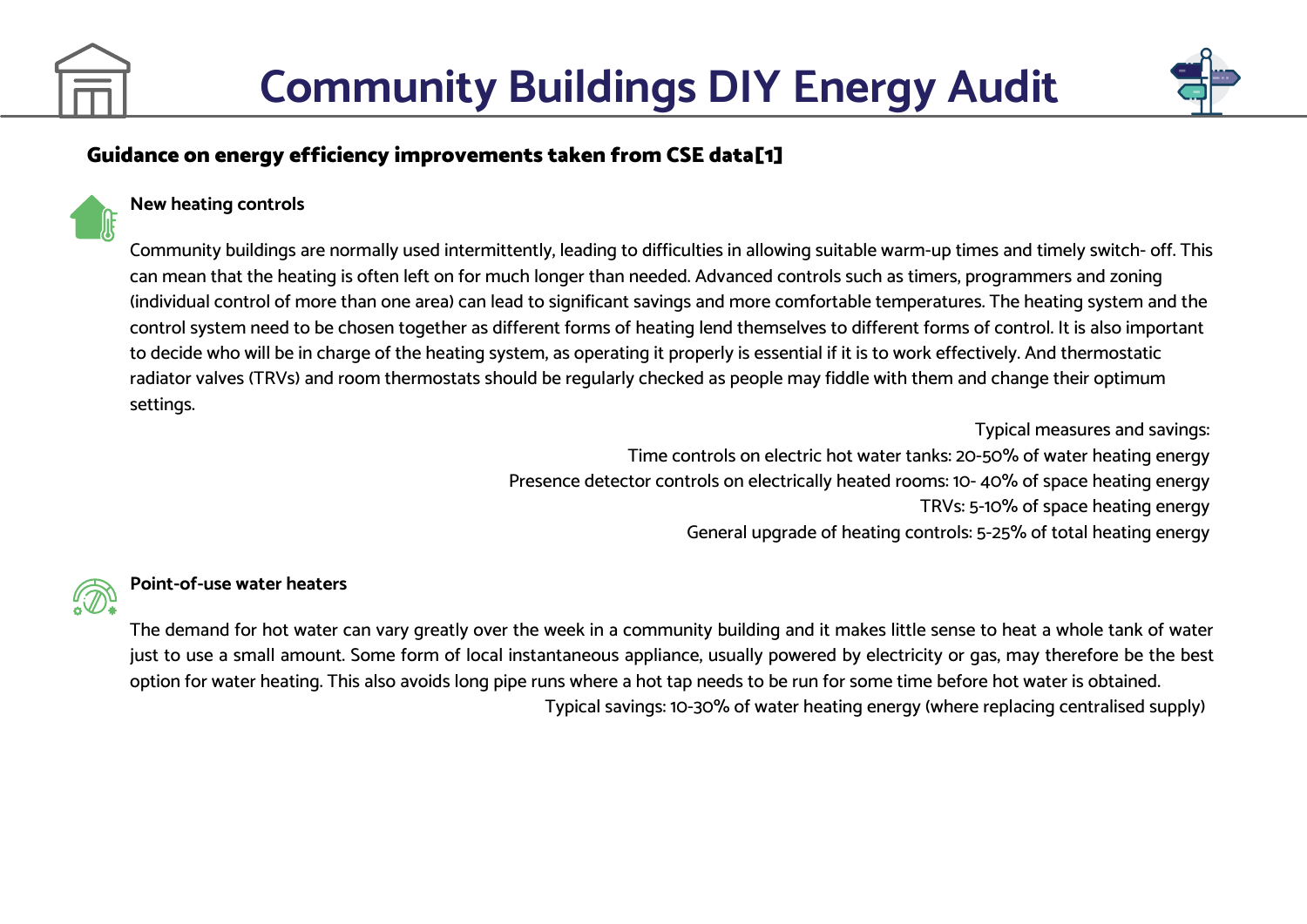

#### **Insulation of hot water pipework**

Hot water pipework which is uninsulated will result in heat being lost to the surroundings and where the pipe runs through unheated spaces, it will not usefully contribute to the heating of the building. Insulation of hot water pipes and valves can therefore be a simple, costeffective measure.

Typical savings: 5-10% of space/water heating energy (depending on length of pipes)

## **Lighting**

The majority of community centres are lit by fluorescent lights. These are relatively energy efficient but most can be upgraded to higher efficiency slim-line 'T5' tubes or better still LED fittings. In most situations simply replacing fluorescent tubes with LEDs is not possible because of the load and the starter motors (ballast) which can compromise the result. It is more costly but far more effective to replace the whole light fitting with an LED unit which can generally be found in a similar size to reduce the need for redecoration. New fittings require more of a capital outlay but result in better savings in the long run. Standard light bulbs or compact fluorescent lamps' (CFLs) should be replaced with LED bulbs which are now widely available. These give substantial energy savings, last 15 years or more and are now available in virtually all shapes and sizes.

Few community buildings have anything other than manual on/off switches for lighting control, meaning that lights are often left on unnecessarily for long periods. Timers and motion sensors can be an effective way of making significant savings, providing they are installed and set-up correctly taking into account the room or area's occupancy patterns.

> Typical measures and savings: Replacement of T12 or T8 tubes with T5: 40-50% of lighting energy Replacement of T% with LED fittings: 45-65% of lighting energy Replacement of tungsten filament bulbs with LED: 80-95% of lighting energy Automatic lighting controls: 20-50% of lighting energy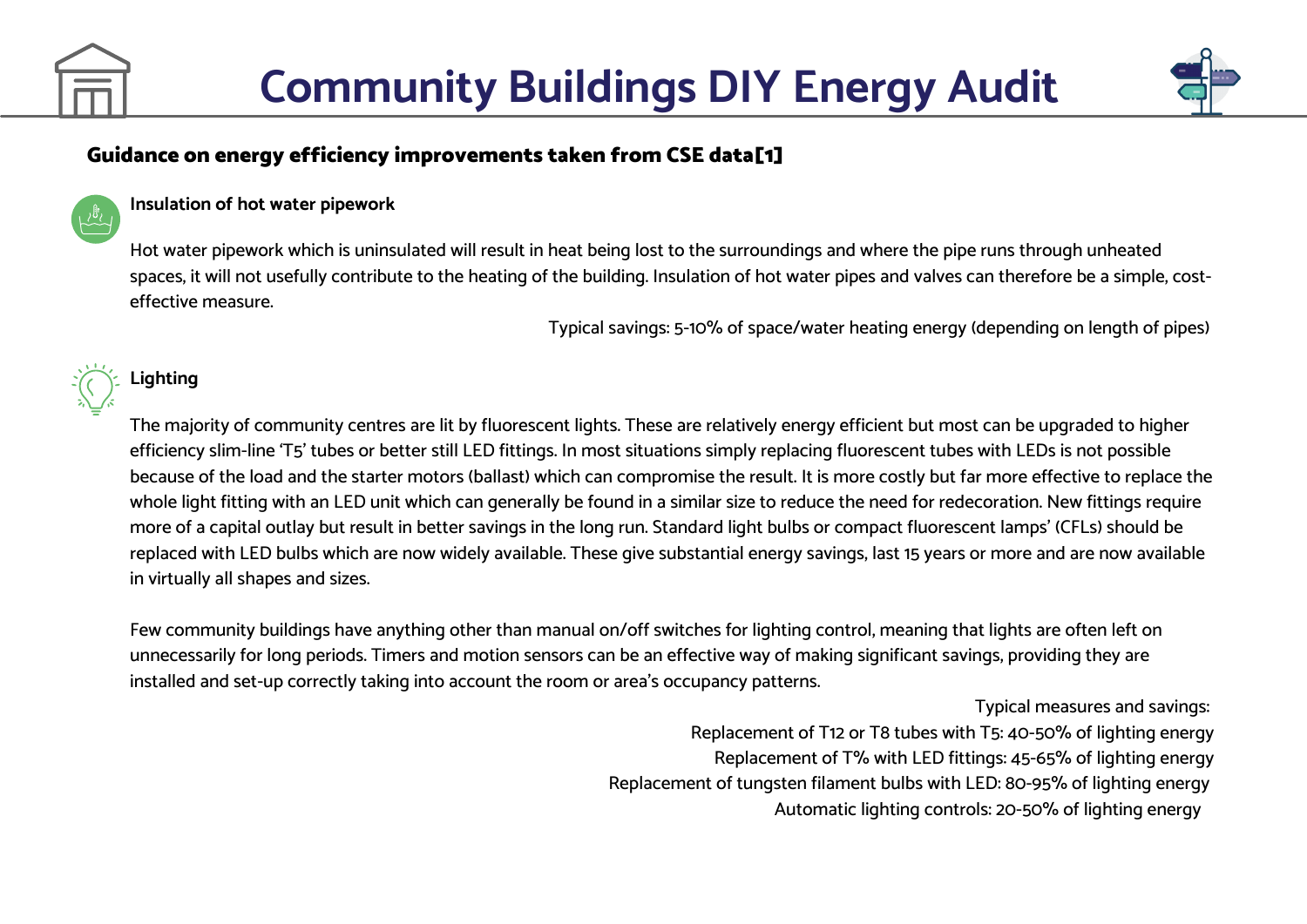



#### **Electrical appliances**

Community buildings usually contain a range of appliances such as kettles or water boilers, fridges, microwave ovens and office equipment. Most new devices are now supplied with an energy efficiency rating, so by replacing old appliances with new ones (e.g. rated A++) substantial savings can be made. Simple programmable on/off timers can also be highly effective on a range of equipment including instantaneous water boilers, photocopiers and printers.

> Typical measures and savings: Time controls on office equipment: 20-60% of associated electricity use Replacement of an old fridge/freezer with an A++ unit: 50- 80% of associated electricity use

#### **Water use**

There are a number of simple, low-cost measures that can be taken to reduce water use. If this is hot water, then there will be savings in energy, but even by saving cold water used in basins, sinks and toilets you will be saving energy because of the energy and carbon emissions associated with the water's supply and treatment.

Typical measures and savings:

Spray taps: 0.04 tonnes CO2 per year (for a typical wash basin in use 6 days per week)

Volume control in toilet cisterns: 0.01 tonnes CO2 per year (based on 12 flushes per day, saving 2.5 litres per flush)

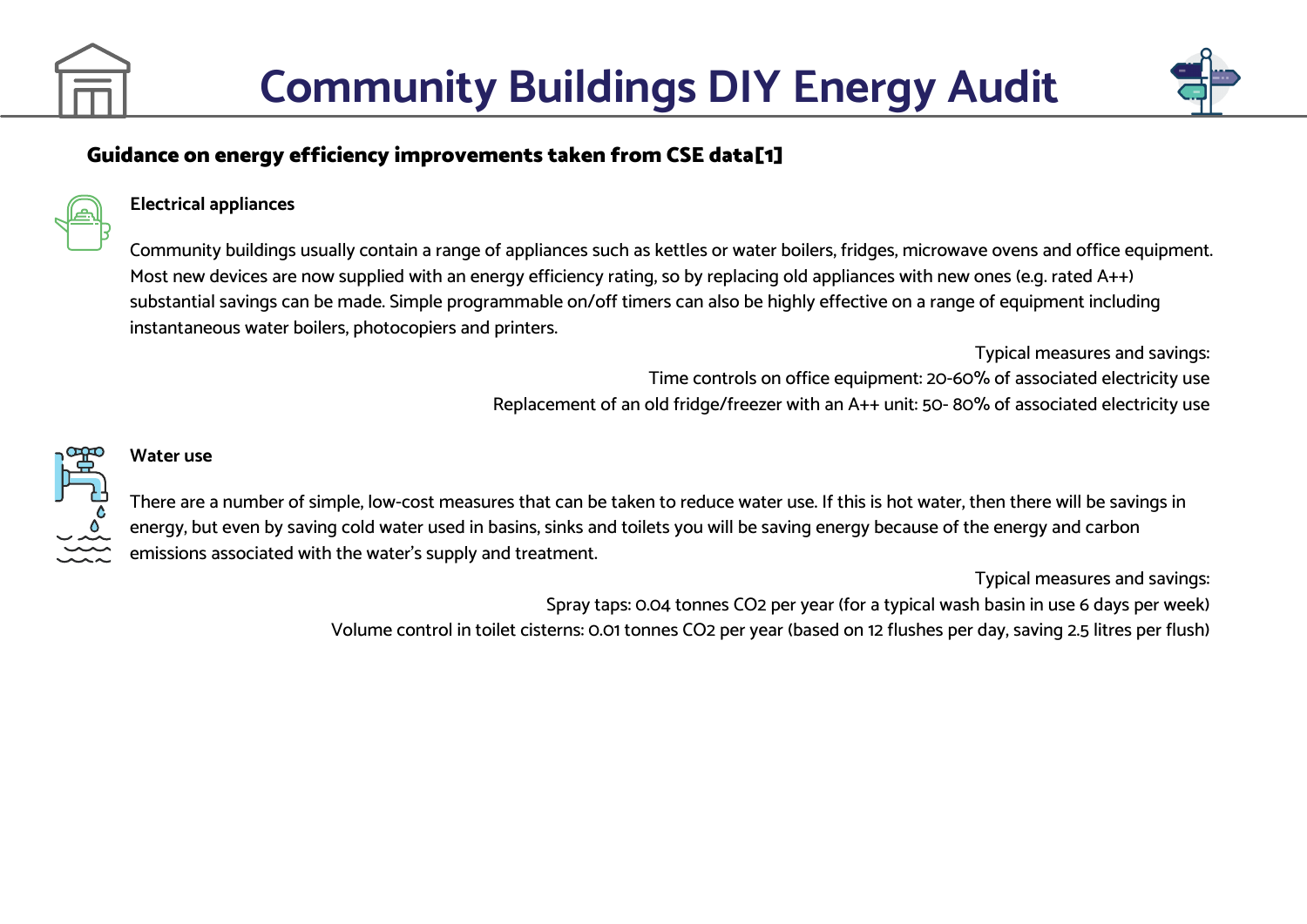

## Calculating your annual energy use and associated CO2 emissions

The Centre for Sustainable Energy[2] set out the following method for calculating your CO2 emissions and for estimating the reduction in CO2 emissions resulting from the improvement measures you have identified.

·Multiply your annual energy use in kWh by the conversion facture for that fuel (gas, oil etc) to calculate the tonnes of CO2 (see table below). For gas and electricity, you can get kilowatt-hour (kWh) figures from your utility bills. Oil and LPG are usually billed in litres, so for oil multiply number of litres by 10.3 to get kWh, and for LPG multiply number of litres by 6.96 to get kWh.

| <b>Fuel</b>        | <b>Annual</b><br><b>use</b> | <b>Conversion factor (tonnes CO2</b><br>per kWh) | $=$ | <b>Tonnes CO2</b> |                                                                                                                                                                                                                                                                          |  |
|--------------------|-----------------------------|--------------------------------------------------|-----|-------------------|--------------------------------------------------------------------------------------------------------------------------------------------------------------------------------------------------------------------------------------------------------------------------|--|
| <b>Gas</b>         | <b>kWh</b>                  | 0.000184                                         | $=$ |                   | Estimate the CO2 savings<br>from the measures you<br>have identified. By<br>applying the percentage<br>savings figures given in<br>the previous section to<br>your annual energy use<br>as noted above, you can<br>estimate the CO2 savings<br>that are likely to result |  |
| Oil                | <b>kWh</b>                  | 0.000253                                         | $=$ |                   |                                                                                                                                                                                                                                                                          |  |
| <b>LPG</b>         | kWh                         | 0.000217                                         | $=$ |                   |                                                                                                                                                                                                                                                                          |  |
| <b>Electricity</b> | <b>kWh</b>                  | 0.000462                                         | $=$ |                   | from the energy<br>efficiency improvements<br>you are considering.                                                                                                                                                                                                       |  |

[2] Centre for Sustainable Energy https://www.cse.org.uk/local-energy/download/an-energy-survey-pro-forma-76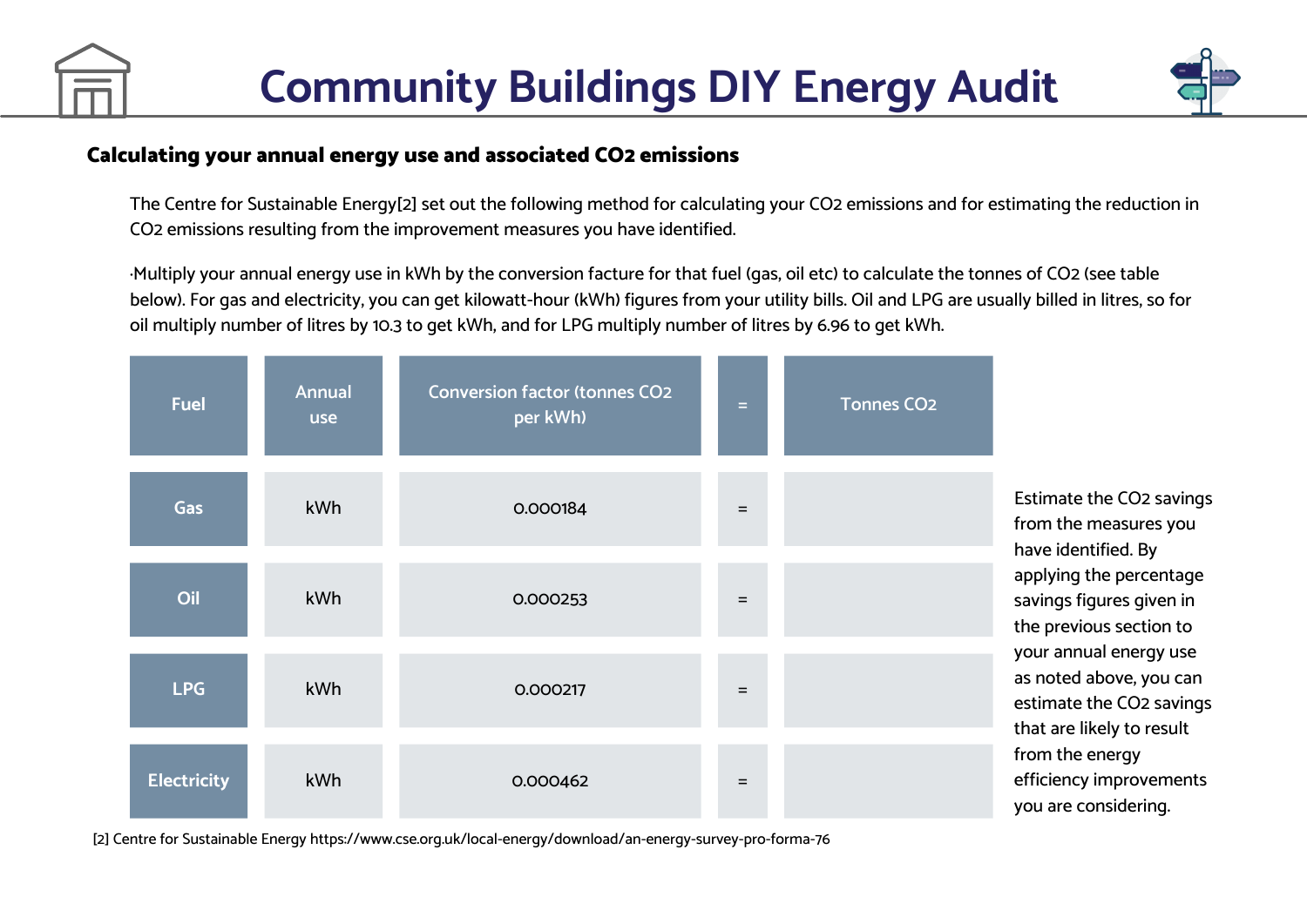

## CO2 savings from energy efficiency measures

| Improvement eg<br>Insulation | Approx. CO <sub>2</sub><br>saving | Applicable<br>energy use<br>[kWh/yr] | Approx. energy<br>saved [kWh/yr] | Conversion<br>factor<br>[tCO2/kWh] | Approx. CO <sub>2</sub><br>saving<br>[tonnes/yr] |
|------------------------------|-----------------------------------|--------------------------------------|----------------------------------|------------------------------------|--------------------------------------------------|
|                              |                                   |                                      |                                  |                                    |                                                  |

**Column 1: This is the measure you are considering eg roof insulation**

#### **Column 2: Approx. saving (%)**

This is the estimated CO2 saving (%) given earlier, e.g. for roof insulation this is 10-20% (of space heating energy). As savings can vary depending on the specific circumstances of the measure, the ranges given are approximate and you will need to estimate a figure using common sense (e.g. insulating a very short piece of pipework will result in a low energy saving compared to cladding several long sections of piping.)

#### **Column 3: Applicable energy use**

This is the proportion of your total energy use that the saving refers. This is fairly straightforward if you heat your space using a fuel for which you are billed separately (it will be the relevant kWh figures you supplied for your annual energy use above). But, say your space is heated by electricity. Then it's not so simple because you'll also be using electricty for lighting, appliances etc, so you need to estimate the proportion of electricity that space heating accounts for. Similarly, your water heating system may use the same fuel as that for space heating. As an approximate guide, total energy use in a typical village hall may be split as follows: space heating 70%; water heating 5%; lighting 15%; electrical appliances 10%.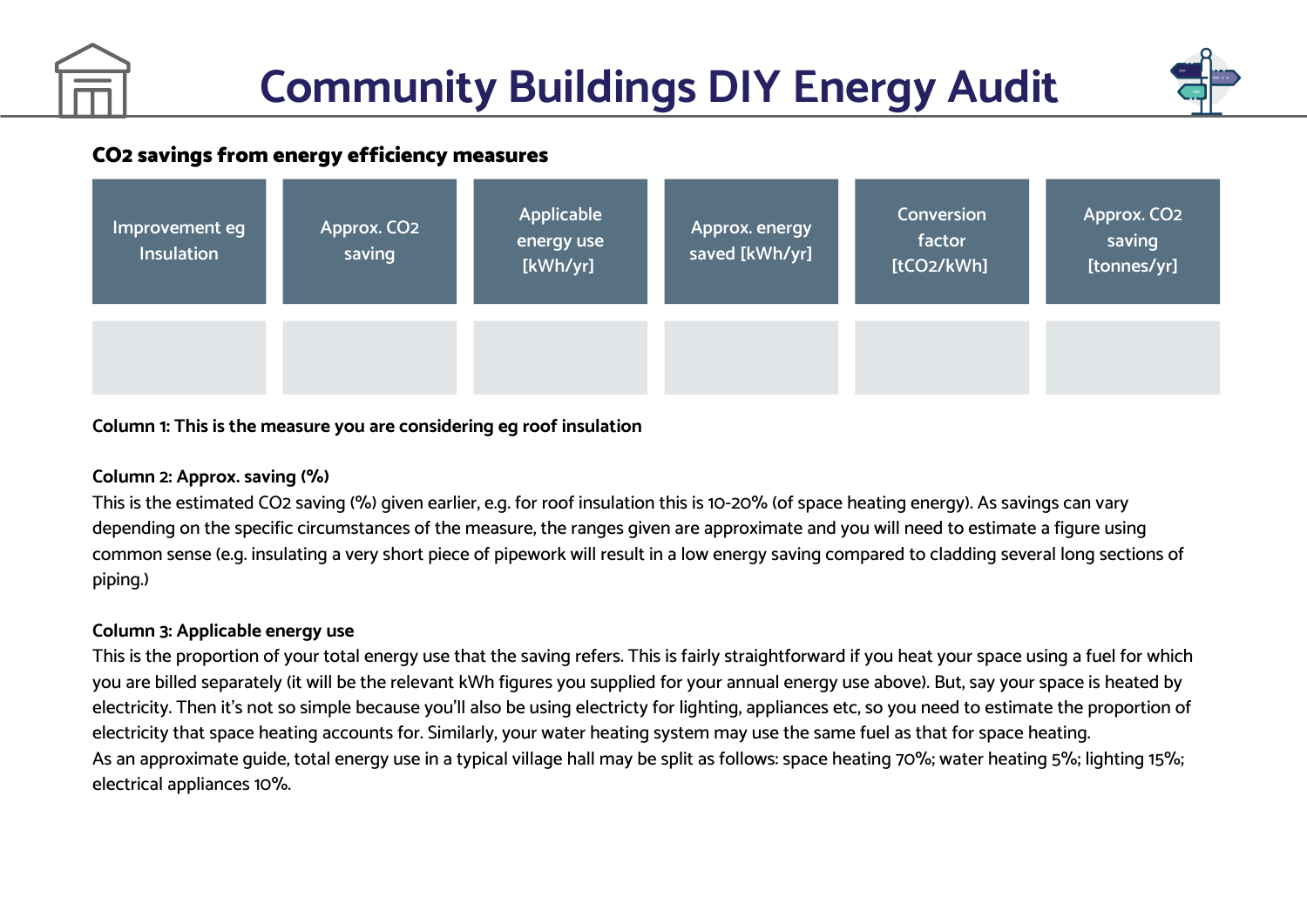

## CO2 savings from energy efficiency measures

#### **Column 4: Approx. energy saved**

This is the actual amount of energy (kWh) that is likely to be saved from the measure; e.g. for roof insulation and an annual space heating requirement of 40,000 kWh, this figure would be 15% of 40,000 = 6,000 kWh.

#### **Column 5: Conversion factor**

This is the value used to estimate CO2 savings resulting from the quantity of energy expected to be saved. The conversion factor is dependent on fuel type and can be taken from the figures at the beginning of this section above; e.g. where oil is the fuel of interest, the conversion factor will be 0.000253 tCO2/kWh.

#### **Column 6: Approx. CO2 saving**

This is the estimated CO2 savings resulting from the quantity of energy expected to be saved; e.g. for an annual space heating saving of 6,000 kWh where oil is the fuel used, the saving will be 6,000 kWh x 0.000253 = 1.52 tonnes CO2 per year. Note – for water efficiency measures, you can estimate CO2 savings directly from the figures given.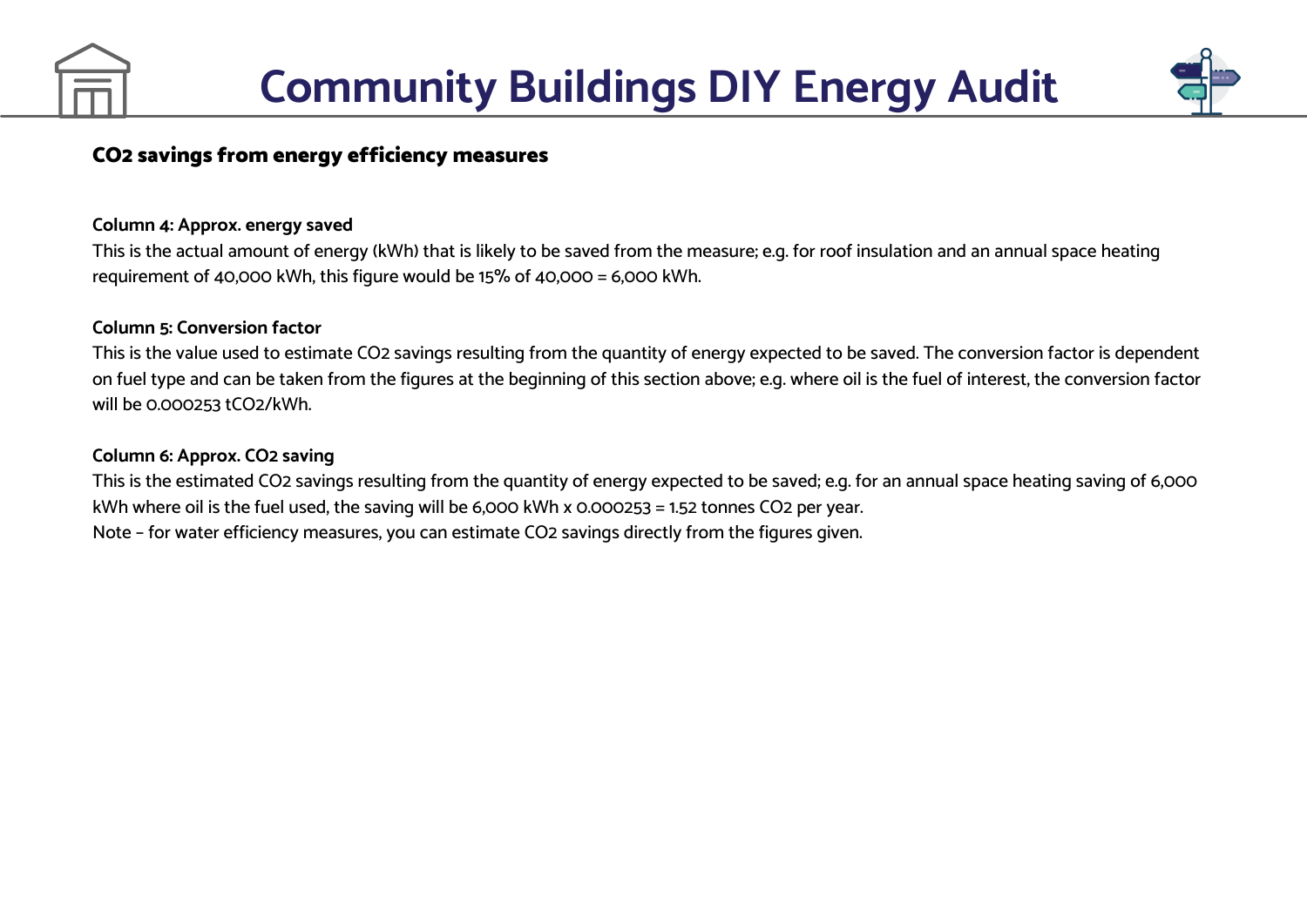

## Developing a carbon reduction action plan

Once you have a list of possible improvements you can develop a carbon reduction action plan setting out priorities for action, costs, timescales and responsibilities. Identify areas where fundraising will be needed and agree who will review this plan and how often.

| <b>Action</b> | Responsible<br>person | <b>Time</b><br>frame | Costs | <b>Comments</b> | <b>Comments (eg fundraising requirements,</b><br>obtaining three quotes, need for<br>planning permission) |
|---------------|-----------------------|----------------------|-------|-----------------|-----------------------------------------------------------------------------------------------------------|
| Short<br>term |                       |                      |       |                 |                                                                                                           |
|               |                       |                      |       |                 |                                                                                                           |
| Mid term      |                       |                      |       |                 |                                                                                                           |
|               |                       |                      |       |                 |                                                                                                           |
| Long<br>term  |                       |                      |       |                 |                                                                                                           |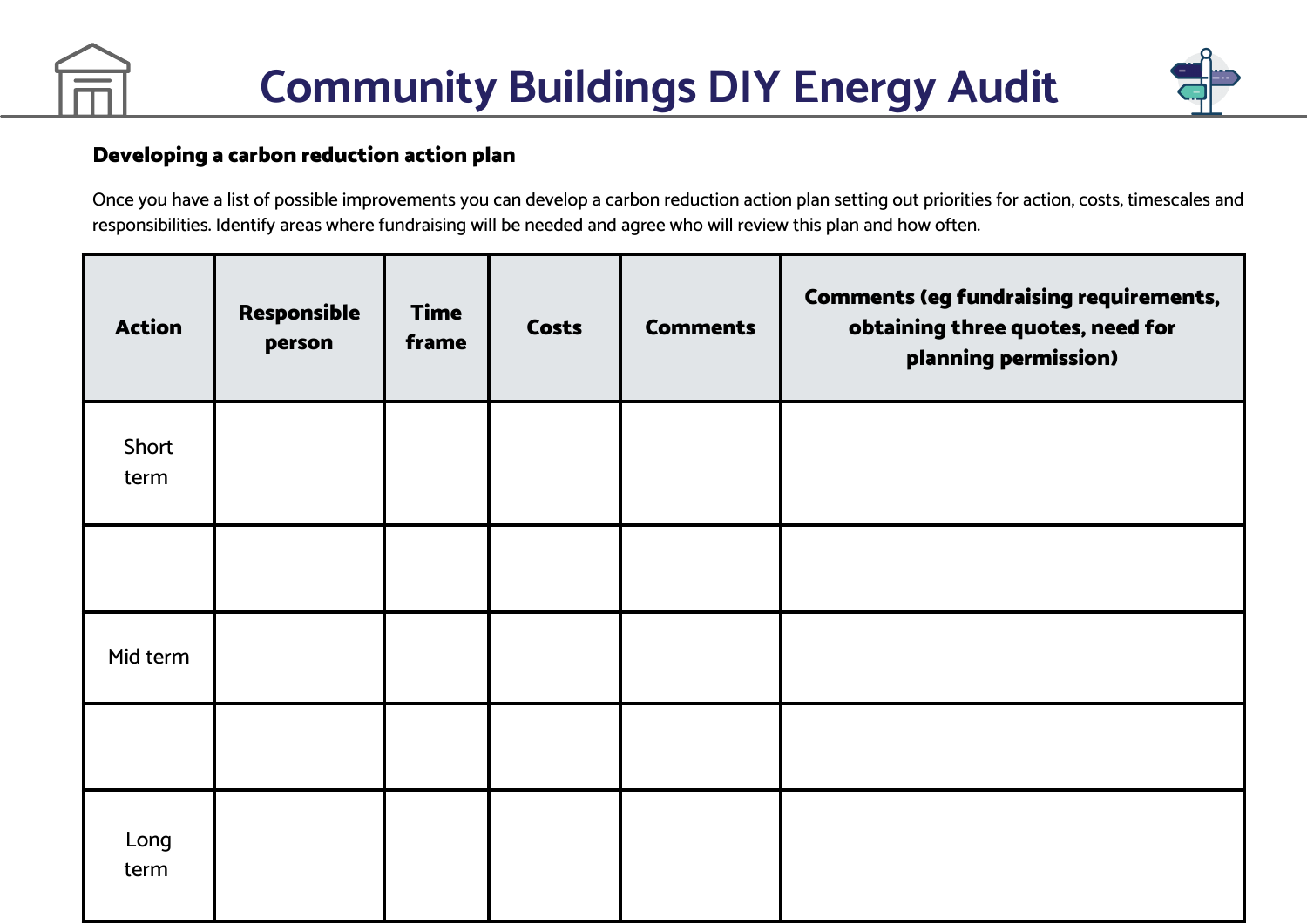

## Further resources

If you have any questions regarding this energy audit, please contact the Community Buildings Team at CCS on **[sallys@somersetrcc.org.uk](mailto:sallys@somersetrcc.org.uk)**

- Centre for Sustainable Energy A wide range of information including community building case studies, funding sources and information fact sheets visit: https://www.cse.org.uk/local-energy
- The [Carbon](http://www.carbontrust.co.uk/) Trust website has a range of publications and good practice guides that are available to download visit: https://www.carbontrust.com/
- [Energy](https://energysavingtrust.org.uk/) Saving Trust visit: https://energysavingtrust.org.uk/
- [Somerset](https://somersetcan.org.uk/) Climate Action Network visit: https://somersetcan.org.uk/